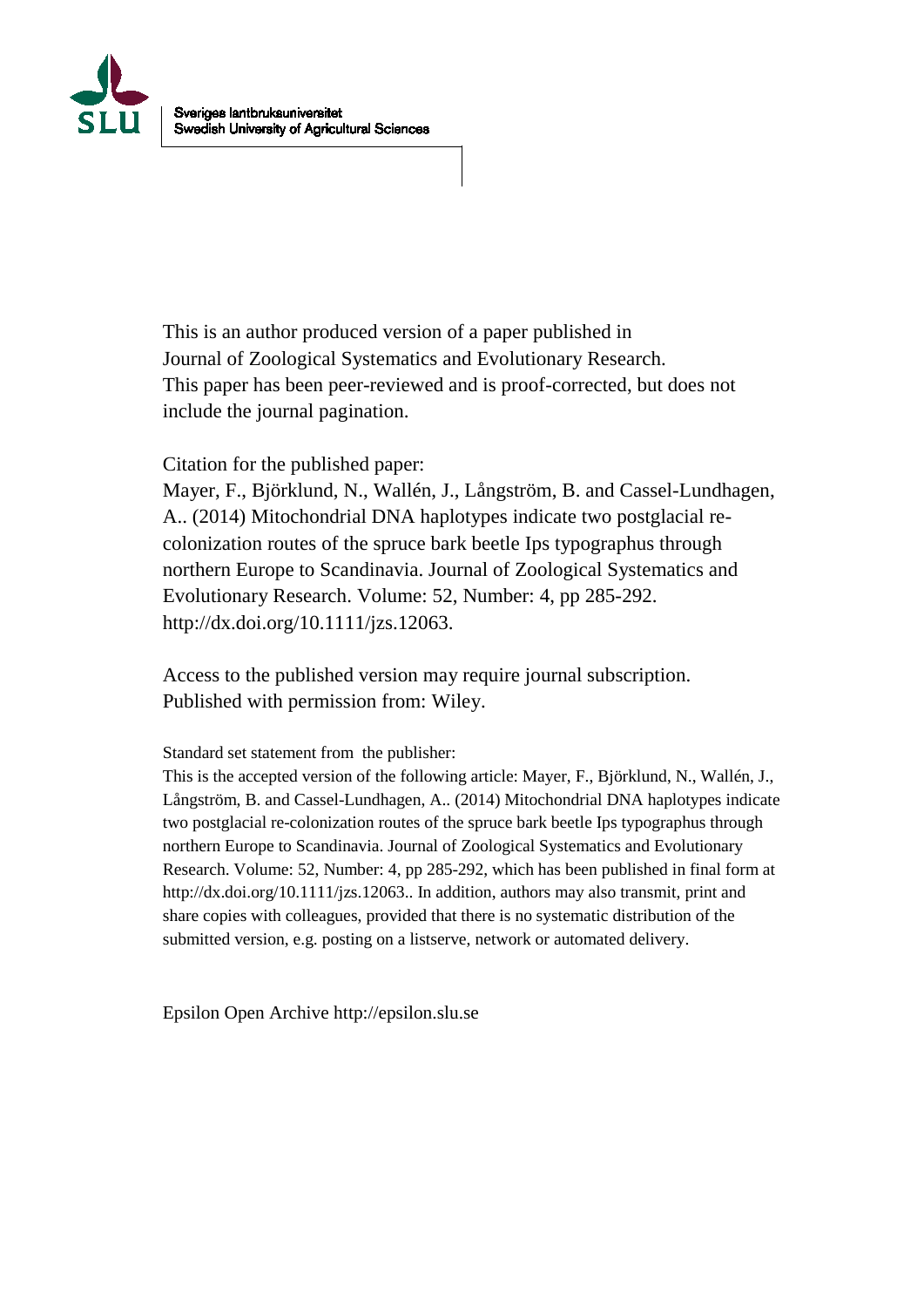| $\mathbf{1}$   | Mitochondrial DNA haplotypes indicate two post-glacial re-colonization routes of the                                                                      |
|----------------|-----------------------------------------------------------------------------------------------------------------------------------------------------------|
| $\overline{2}$ | spruce bark beetle Ips typographus through northern Europe to Scandinavia                                                                                 |
| 3              |                                                                                                                                                           |
| $\overline{4}$ | François Mayer <sup>1</sup> , Niklas Björklund <sup>2</sup> , Johan Wallén <sup>2</sup> , Bo Långström <sup>2</sup> , Anna Cassel-Lundhagen <sup>2*</sup> |
| 5              |                                                                                                                                                           |
| 6              | <sup>1</sup> Université Libre de Bruxelles, Biological Control and Spatial Ecology Laboratory, Box 160/12,                                                |
| $\tau$         | B-1050 Brussels, Belgium                                                                                                                                  |
| 8              | <sup>2</sup> Swedish University of Agricultural Sciences, Department of Ecology, Box 7044, SE-750 07                                                      |
| $\overline{9}$ | Uppsala, Sweden                                                                                                                                           |
| 10             |                                                                                                                                                           |
| 11             | *Corresponding author: Anna Cassel-Lundhagen, phone $+46-(0)18672370$ , fax $+46-(0)1867$                                                                 |
| 12             | 28 90, anna.lundhagen@slu.se                                                                                                                              |
| 13             |                                                                                                                                                           |
| 14             | Contributing authors: François Mayer (fmayer@ulb.ac.be),                                                                                                  |
| 15             | Niklas Björklund (niklas.bjorklund@slu.se), Johan Wallén (Johan.Wallen@slu.se), Bo                                                                        |
| 16             | Långström (Bo.Langstrom@slu.se)                                                                                                                           |
| 17             |                                                                                                                                                           |
| 18             | Keywords: spruce bark beetle, expansion, phylogeography, glacial refugium                                                                                 |
| 19             |                                                                                                                                                           |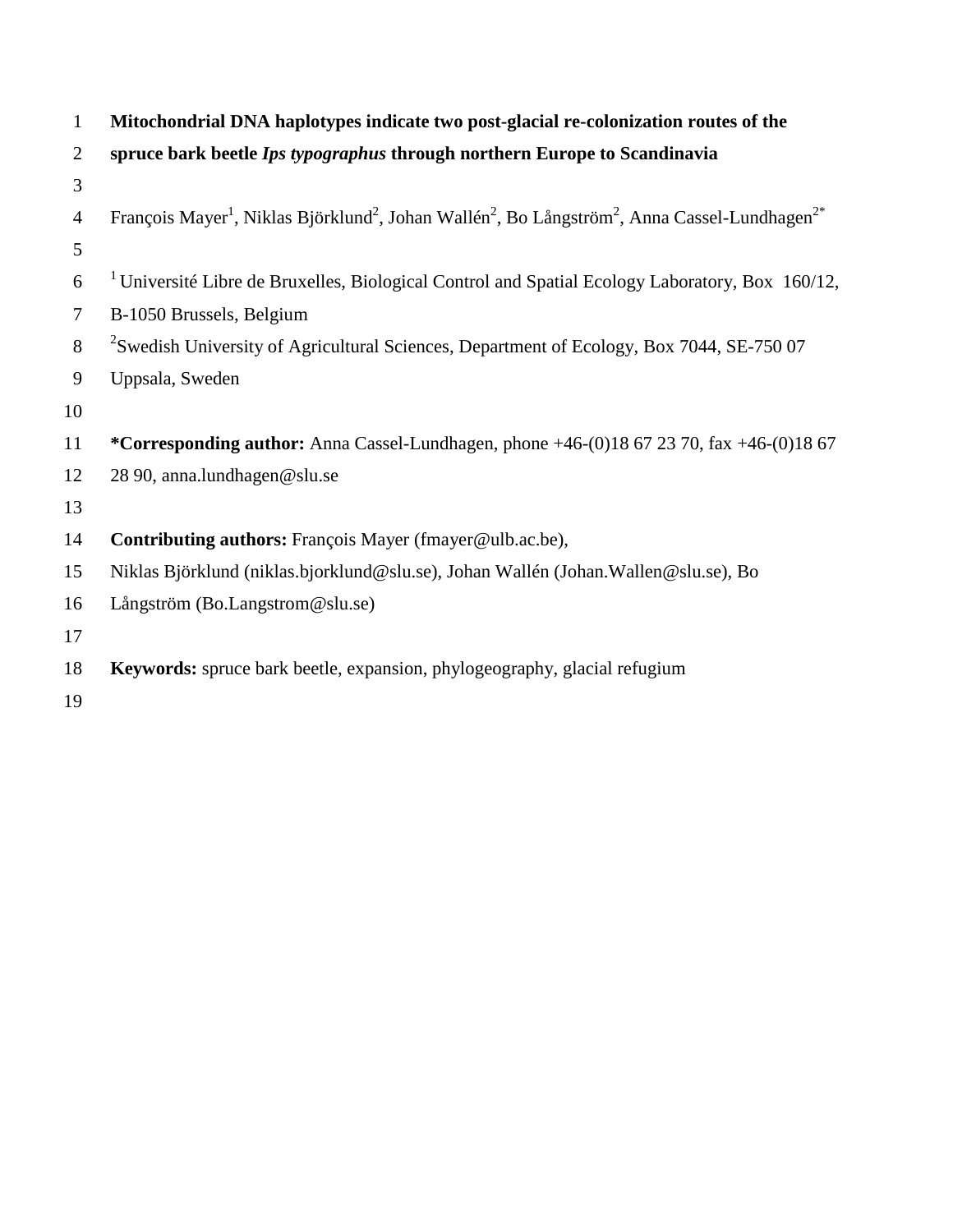## **Abstract**

 Species in northern Europe re-colonized the region after the last glacial maximum via several routes, which could have lingering signatures in current intra-specific trait variation. The spruce bark beetle, *Ips typographus*, occurs across Europe, and biological differences have been found between southern and northern Scandinavian populations. However, the post-glacial history of *I. typographus* in Scandinavia has not been previously studied at a fine geographical scale. Therefore we collected specimens across northern Europe and analyzed the genetic variation of a quite large mitochondrial fragment (698 bp). A high genetic diversity was found in some of the most northern populations, in the Baltic States, Gotland and central Europe. Detected genetic and phylogeographic structures suggest that *I. typographus* re-colonized Scandinavia via two pathways, one from the northeast and one from the south. These findings are consistent with the re-colonization history of its host plant, *Picea abies*. However, we observed low haplotype and nucleotide diversity in southern Scandinavian populations of *I. typographus*, indicating that (unlike *P. abies*) it did not disperse across the Baltic Sea in multiple events. Further, the divergence among Scandinavian populations was shallow, conflicting with a scenario where *I. typographus* expanded concurrently with its host plant from a "cryptic refugium" in the northwest.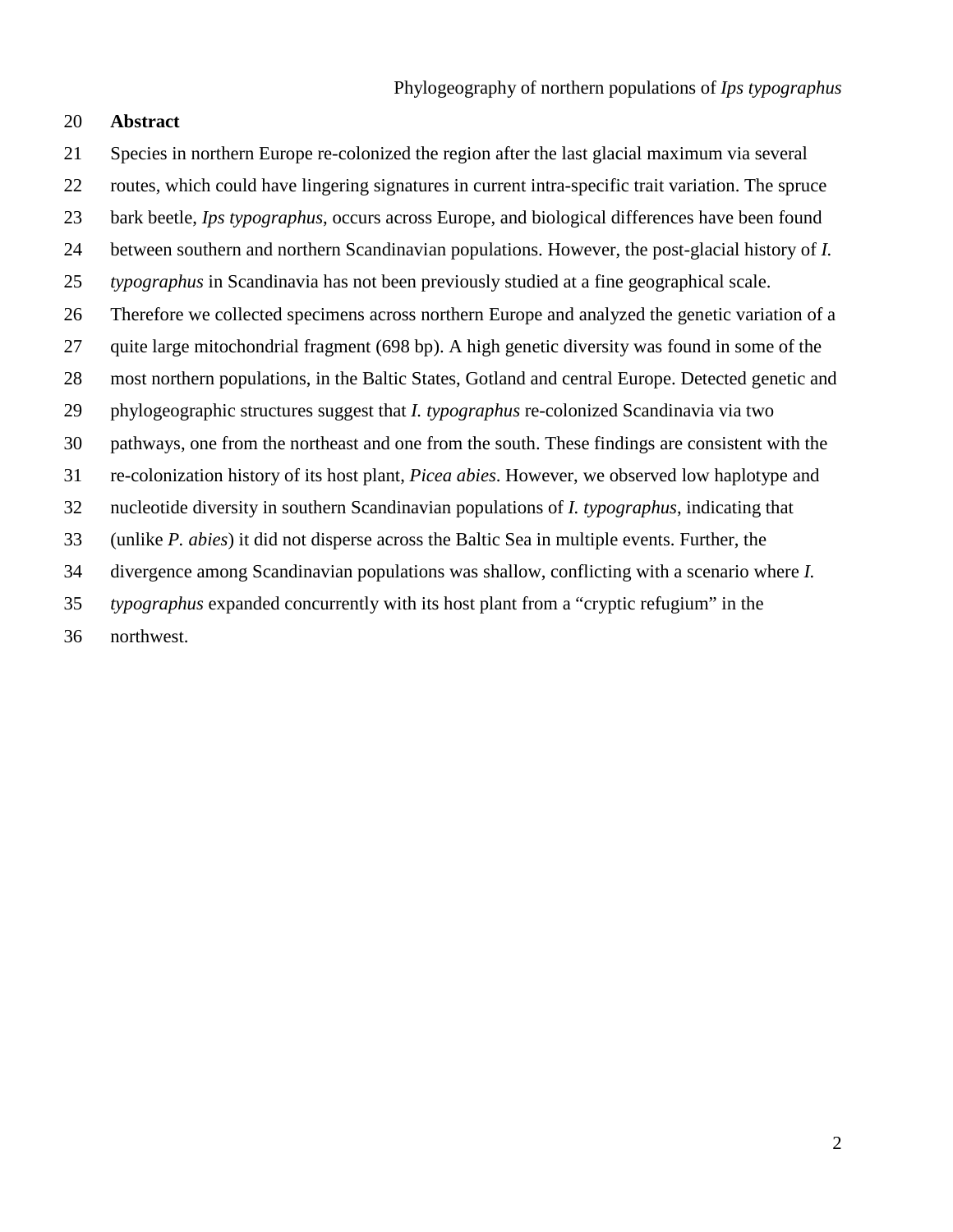## **Résumé**

- *Les variations de l'ADN mitochondrial suggèrent l'existence de deux routes postglaciaires du*
- *Nord de l'Europe vers la Scandinavie chez le scolyte de l'épicéa* Ips typographus
- 

 Après le dernier maximum glaciaire, les espèces européennes ont recolonisé les régions du Nord de l'Europe via différentes routes de migration, ce qui a pu conduire aux variations intra- spécifiques actuellement observées pour un caractère biologique. Le typographe, *Ips typographus*, est présent dans toute l'Europe et des différences biologiques ont été identifiées entre les populations du Sud et du Nord de la Scandinavie. Cependant, l'histoire postglaciaire d'*I. typographus* dans le Nord de l'Europe n'a, jusqu'à présent, pas été étudiée à une échelle géographique fine. Dès lors, nous avons récolté des échantillons sur l'étendue de l'Europe du Nord et avons analysé la diversité génétique d'un relativement long fragment de gène mitochondrial (698 pb). Une plus forte diversité génétique a été observée dans certaines des localités situées le plus au Nord ainsi que dans les pays baltes, dans le Gotland et en Europe centrale. La présence d'une structure génétique et phylogéographique suggère qu'*I. typographus*  a recolonisé la Scandinavie via deux routes de migration différentes: à partir du Nord-Est et à partir du Sud-Est. Ces résultats sont en accord avec l'histoire de recolonisation identifiée chez la plante hôte *Picea abies*. Cependant, nous avons observé une faible diversité haplotypique et une faible diversité nucléotidique chez les populations d'*Ips typographus* du Sud de la Scandinavie, ce qui indique que (contrairement à *P. abies*) il n'a pas traversé la Mer Baltique à plusieurs reprises. Enfin, la très faible divergence entre toutes les populations scandinaves ne soutient pas un scénario d'expansion simultanée d'*I. typographus* et de sa plante hôte depuis "un refuge cryptique" du Nord-Ouest.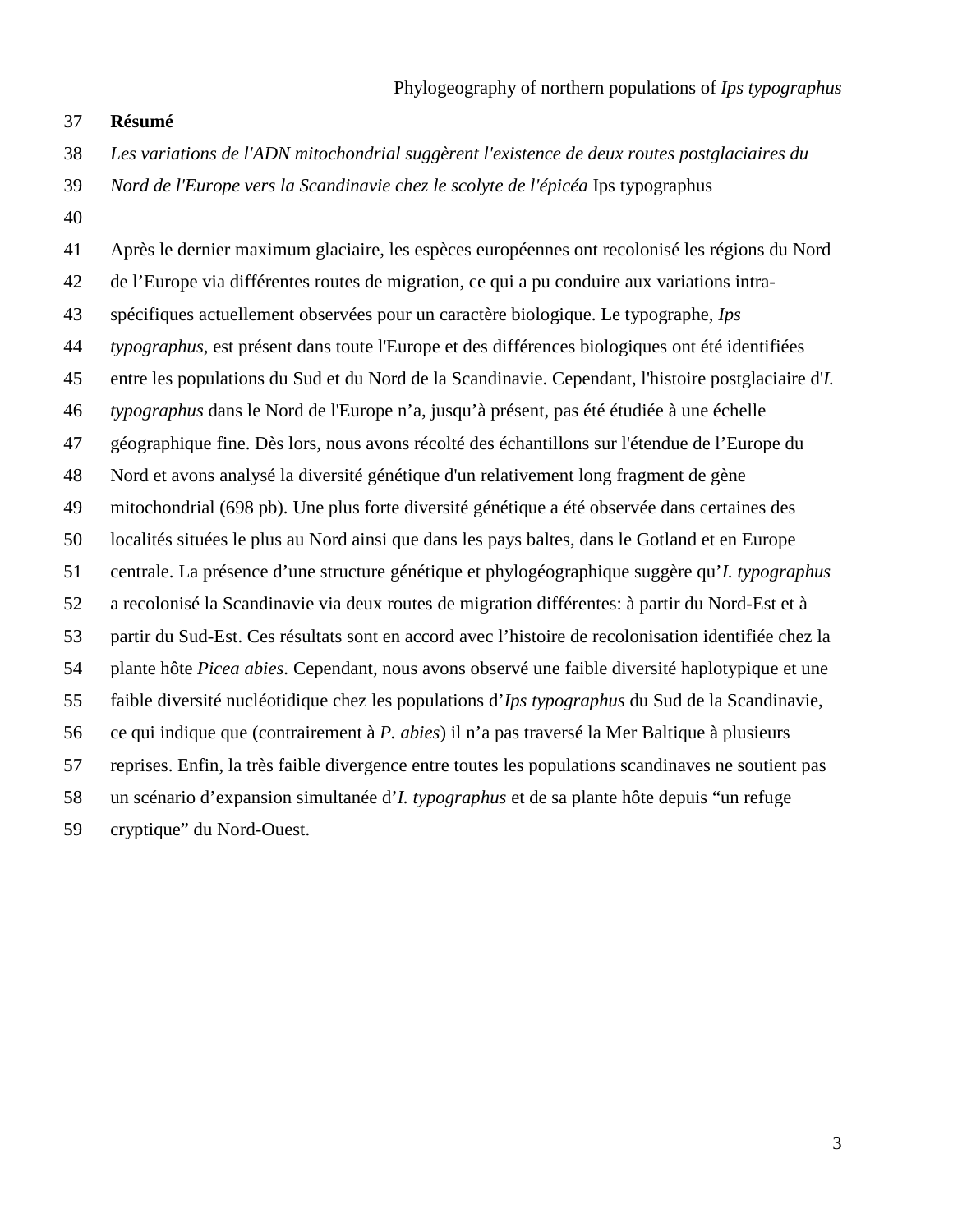## **Introduction**

 Climatic oscillations during the Quaternary (the last 2 million years) have driven repeated extensions and contractions of ice sheets in the Northern Hemisphere. This has been accompanied by migrations of populations to lower latitudes and isolation in refugia (Taberlet et al. 1998; Hewitt 2000), followed by expansion from their refugia and re-colonization of formerly glaciated areas. These contraction and expansion cycles have strongly shaped current spatial distributions of species' lineages (Avise 2000; Hewitt 1999). However, identifying key features of the historical processes, such as refugial sites and migration routes, is challenging due to the diversity of ecological and evolutionary forces acting upon species (Avise 2008). 

 Here we address the phylogeography and evolutionary history of the European spruce bark beetle, *Ips typographus* L. (Coleoptera: Scolytinae), the most serious insect pest of Norway spruce (*Picea abies* L. Karst). It has killed substantial numbers of spruce trees in Europe [\(Grégoire and Evans, 2004\)](#page-16-0), especially during the last decades of the  $20<sup>th</sup>$  century when strong storms triggered outbreaks of the pest across large areas of Scandinavia [\(Långström et al.](#page-17-0) 2009; [Kärvemo and Schroeder 2010\)](#page-17-1).

 The phylogeography of *I. typographus* has been previously investigated at a large geographic scale by analyzing mitochondrial, internal transcribed spacer (ITS) or microsatellite markers in samples collected from locations across Europe (Stauffer et al. 1999; Sallé et al. 2007; Bertheau et al. 2013). These large-scale analyses have provided valuable insights into effects of specific life-history and evolutionary traits on the species' genetic variation. Notably, very weak genetic structure has been detected in microsatellite sequences and was attributed to strong gene flow between populations (Sallé et al. 2007; Gugerli et al. 2008). Accordingly, both field observations (Botterweg 1982; Byers 1995; Franklin and Grégoire 1999) and laboratory experiments (Forsse and Solbreck 1985) indicate that the beetle has high dispersal capacities. In addition, *I. typographus* appears to have very recent (late Pleistocene) origins in Europe, as all mtDNA haplotypes are poorly differentiated (Bertheau et al. 2013). 

 Due to the high gene flow and recent origin of *I. typographus* in Europe, detecting any genetic structure (and thus potentially important indications of its recent population history) is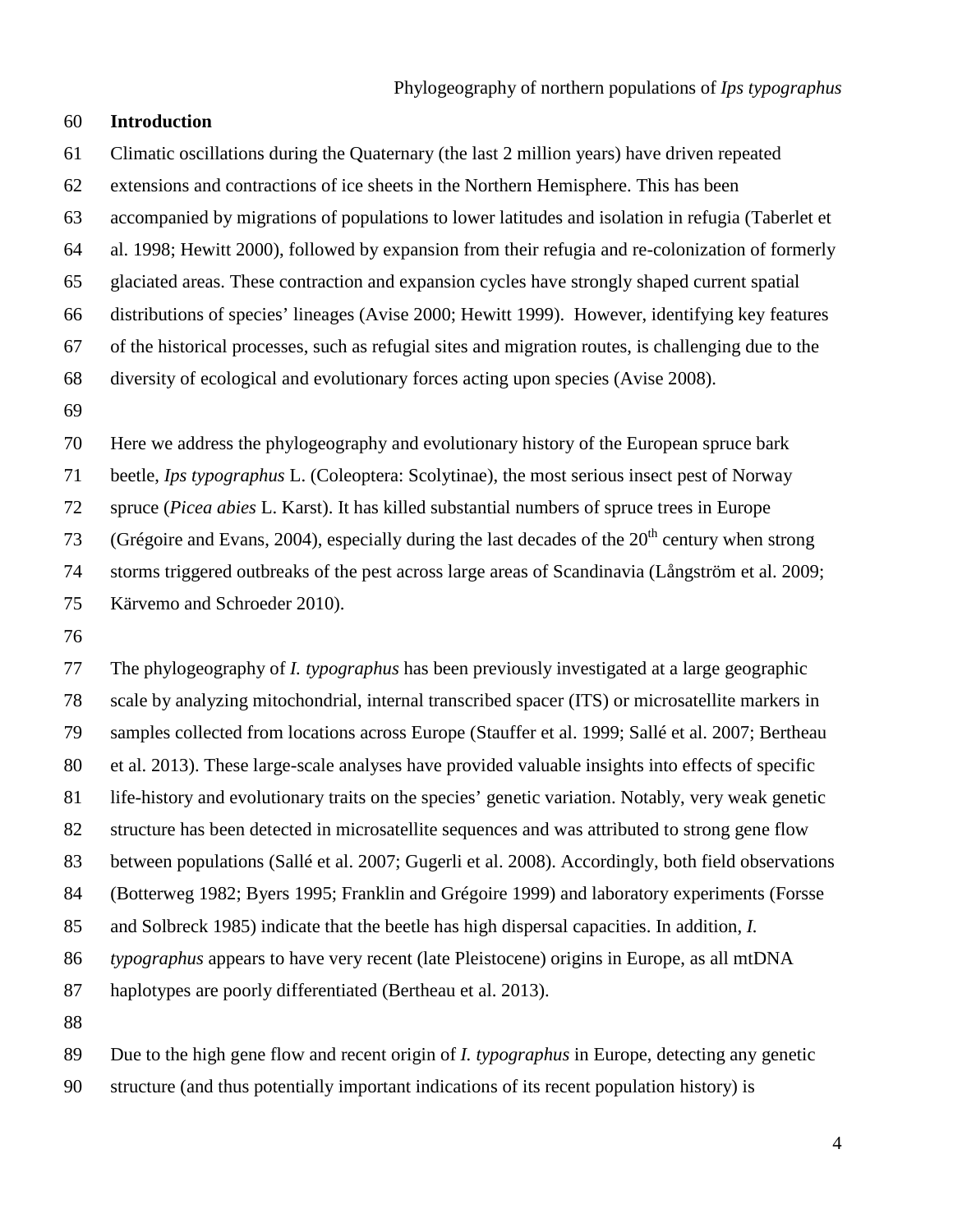Phylogeography of northern populations of *Ips typographus* challenging. Use of mitochondrial (mtDNA) markers alone is often insufficient to resolve the complex history of a species, for two main reasons. Firstly, they only provide access to the matrilineal history, due to the uniparental inheritance of mtDNA. Secondly, selection (Dowling et al. 2008), introgression (Ballard and Whitlock 2004) or pseudogenes (Buhay 2009) may bias the inferred history. Nevertheless, as universal mitochondrial primers for specific taxonomic groups are readily available (e.g. the sets compiled for insect analyses by Simon et al. 1994), mtDNA provides convenient material for rapid investigations of matrilineal genealogies, thereby assisting reconstruction of the evolutionary history of populations in specific regions. Furthermore, mtDNA mutates rapidly in animals, thus mtDNA markers are valuable for detecting potential structures in species with recent origins (Avise 2000), particularly highly dispersive species, in which intense gene flows can rapidly reduce genetic differentiation among populations.

 Recently, mtDNA analysis of intensively sampled populations at a fine geographic scale has provided valuable new insights into the population history of *I.typographus* in south-eastern Europe. Whereas large-scale approaches identified a single refugium for the whole of southern Europe (Stauffer et al. 1999; Sallé et al. 2007; Bertheau et al. 2013), the fine-scale approach detected at least one additional refugium in the Carpathians during the last glacial maximum (Krascsenitsová et al. 2013). These findings also highlight congruence in the history of local populations of this insect and its host plant, as distinct genetic differentiation between western and south-eastern Carpathian populations of *P. abies* has been detected (Tollefsrud et al. 2008).

 In northern Europe, *P. abies* apparently survived during the last glaciation in a large refugium in the Russian plains (Schmidt-Vogt 1977; Lagercrantz and Ryman 1990; Tollefsrud et al. 2008) and possibly "cryptic" refugia in the vicinity of the Norwegian coast [\(Kullman 2002;](#page-17-2) 2008; [Parducci et al.](#page-18-0) 2012). In contrast, large-scale molecular studies have provided no evidence that the spruce bark beetle expanded concurrently with its host plant from refugia in these northern regions (Stauffer et al. 1999; Sallé et al. 2007; Bertheau et al. 2013). However, phenotypic differences have been reported between southern and northern Scandinavian populations of *I. typographus*, prompting speculation that they may have different geographic origins. For example, in experiments reported by Komonen et al. (2011) beetles from southern Sweden generally hibernated under spruce bark while those from central Sweden moved to the ground.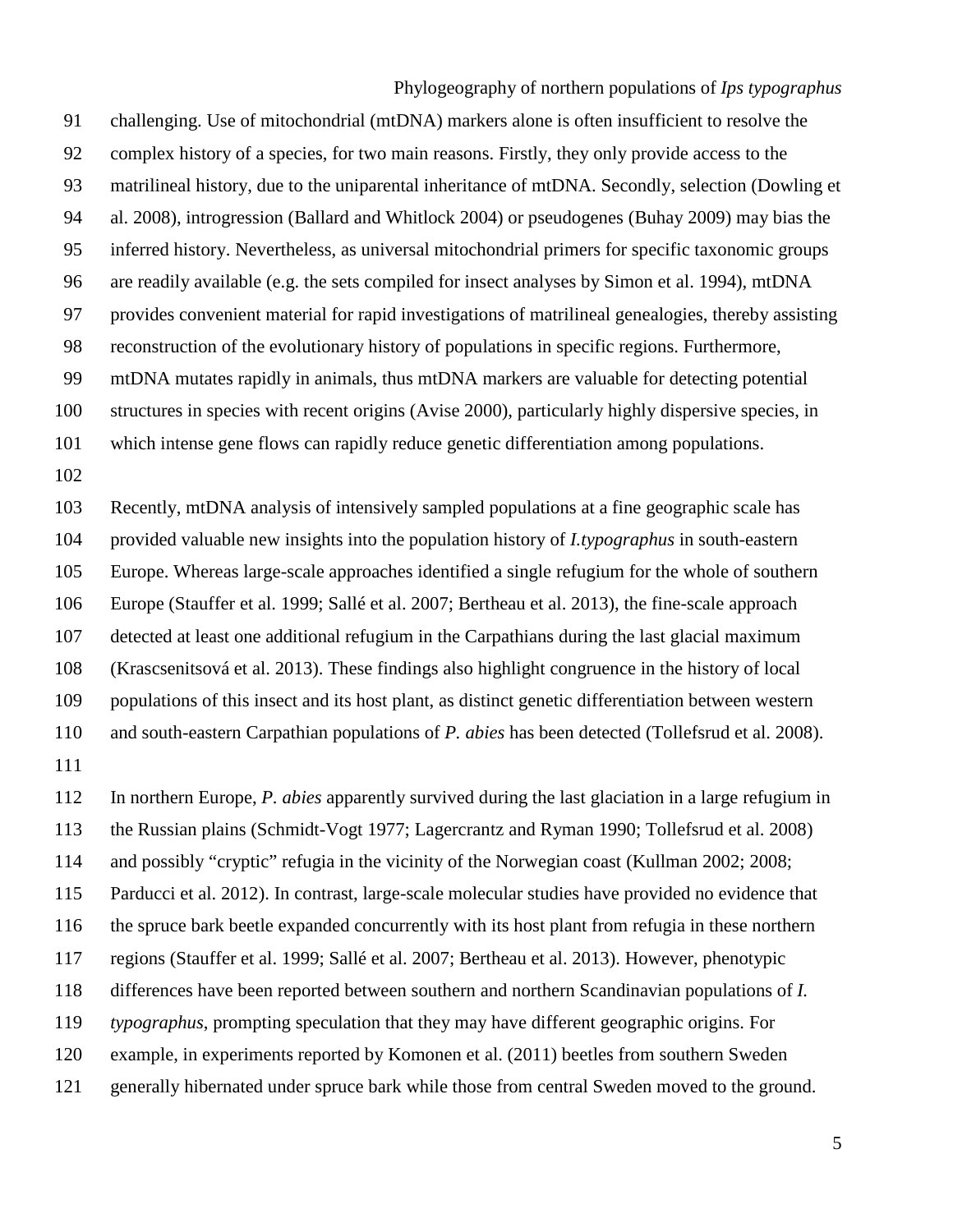Phylogeography of northern populations of *Ips typographus* Similarly, size fluctuation of the beetle's populations in the south and north of mid-Norway are poorly synchronized, and the lack of synchrony is not clearly related to climatic variables (Økland and Bjørnstad 2003).

 In the presented study we assess the spatial genetic structure and diversity of *I. typographus*  maternal lineages in northern Europe. Based on the history of the host plant in Scandinavia inferred from previous paleo-ecological [\(Kullman 2008;](#page-17-3) Tollefsrud et al. 2008) and molecular analyses (Lagercrantz and Ryman 1990; Tollefsrud et al. 2008; 2009; Parducci et al. 2012), and the patterns for *I. typographus* detected in large-scale investigations (Stauffer et al. 1999; Sallé et al. 2007; Bertheau et al. 2013), we identified three historical scenarios to guide our analysis: (1) If the scenario inferred from large-scale studies of *I. typographus* is valid, there should be little genetic structure among its populations across Scandinavia, but genetic diversity should decrease from the south to the north, reflecting a single re-colonization route from central Europe across the Baltic Sea into southern Scandinavia (Stauffer et al. 1999; Bertheau et al. 2013).

- (2) Alternatively, if *I. typographus* followed its host plant during its putative expansion from a Russian refugium, northern and southern Scandinavian populations should be genetically distinct, reflecting two re-colonization routes: one from the south (as above) and one from the north-east via Finland (Lagercrantz and Ryman 1990; Tollefsrud et al. 2008; 2009).
- (3) Finally, if *I. typographus* expanded concurrently with its host plant from cryptic refugia in mid-Norway (Kullman 2008; Parducci et al. 2012), there should be signs of an ancient phylogeographic divergence, indicative of prolonged isolation of spruce bark beetle populations in this region as it was only reached by the main re-colonization front of *P. abies* 3000–2000 BP (Tollefsrud et al. 2008).
- 

 We tested the three proposed scenarios at fine-scale by collecting samples across most parts of northern Europe, then analyzing the genetic variation in a 698 bp fragment of a mitochondrial gene both within populations and between regions.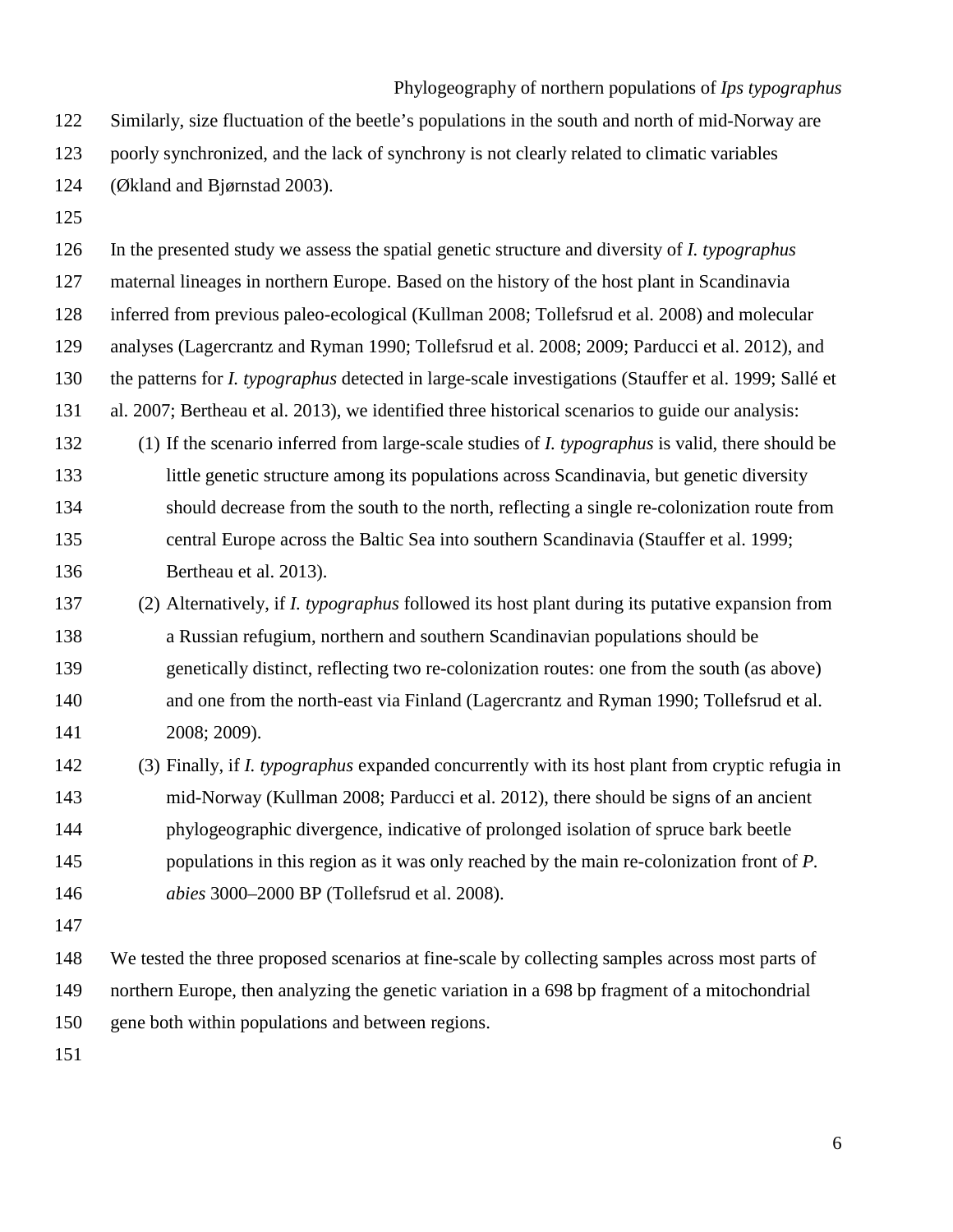### **Materials and Methods**

*Sampling and DNA extraction*

 We collected 359 adult *I. typographus* from under the bark of standing or felled *P. abies* trees or pheromone traps in 44 northern European sites and three central European sites (Figure 1, Supporting information Table S1). The central European sites were included as references for this region. Beetles were stored at -20°C or in 96% ethanol at room temperature. Genomic DNA was extracted from the entire body of fresh or up to one-year-old specimens using a QIAGEN DNeasy Blood & Tissue kit (QIAGEN GmbH, Hilden, Germany) following the manufacturer's protocol. Each extracted DNA sample was eluted and stored in 100 μl of AE buffer (QIAGEN). Reference material is available at the Department of Ecology, Swedish University of Agricultural Sciences and the Laboratory of Biological Control and Spatial Ecology, Université Libre de Bruxelles. *DNA amplification and sequencing* We sequenced a 789 bp fragment of the mitochondrial cytochrome c oxidase subunit I (COI) gene corresponding to the region spanning nucleotides 2201 to 2990 of the *Drosophila yakuba* sequence in each sample (Clary and Wolstenholme 1985). Both strands of the fragment were sequenced to verify its identity, using the primer pair Jerry (C1-J-2183)/Pat (L2-N-3014)

published by Simon et al. (1994) as follows. The fragments were amplified in 20 μl reaction

mixtures consisting of 4.0 mM MgCl2, 300 μM dNTP, 0.5 μM of each primer, 0.5 units of

HotstarTaq DNA polymerase and approximately 10-40 ng DNA in a thermocycler (Eppendorf

AG, Hamburg, Germany). The amplification protocol consisted of 15 min denaturation at 95˚C

175 followed by 36 cycles of 30 s denaturation at  $94^{\circ}$ C, 30 s annealing at 47<sup>°</sup>C, 1 min 30 s extension

at 72˚C, and a final 10 min extension step at 72˚C. The amplified fragments were

electrophoretically separated on a 1 % agarose gel and stained with ethidium bromide to verify

their quality. The target PCR product was purified, using a QIAquick PCR Purification kit

(QIAGEN GmbH, Hilden, Germany) or ExoSAP-IT (USB, Cleveland) following the

manufacturers' instructions, then sequenced at Uppsala Genome Center

(http://www.igp.uu.se/facilities/genome\_center/) or by Macrogen (Seoul, Korea;

http://www.macrogen.com).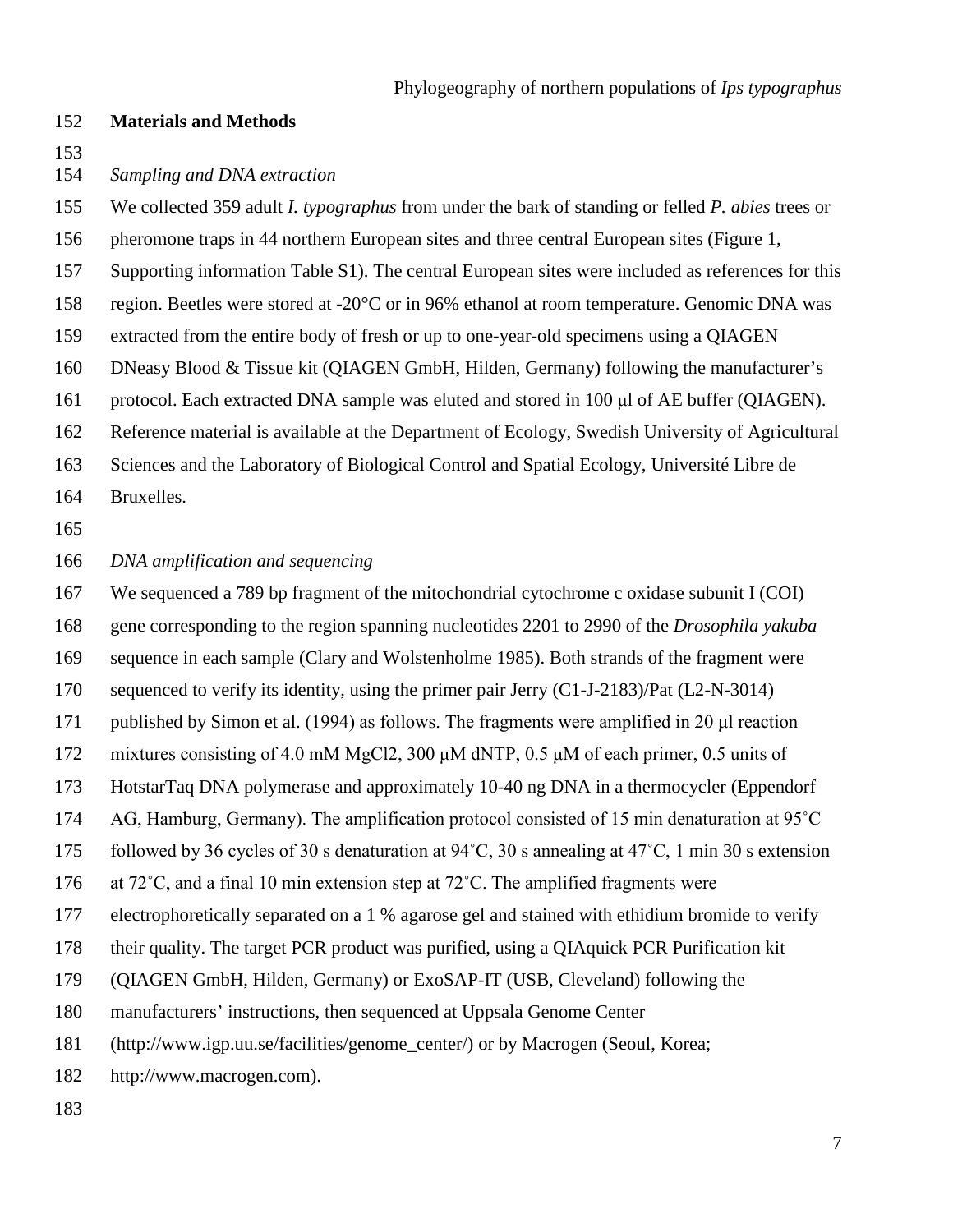After removing low quality sections at the end of each sequenced fragment, we aligned the acquired sequences using the ClustalW algorithm [\(Thompson et al.](#page-18-1) 1994) as implemented in BioEdit (Hall 2007), then manually edited the alignment. To ensure that the dataset included no sequences of nuclear copies of the mtDNA COI gene (so-called NUMTs; Lopez et al. 1994), we translated the sequences into amino acids and checked that the resulting electropherograms indicated no unexpected stop codons or double peaks (Song et al. 2008). Three sequences that yielded ambiguous electropherograms (e.g. double peaks) were removed from the dataset prior to analysis. In addition, we removed 14 sequences with identical overlaps to two identified NUMT sequences, JN133882 and JN133883, published by Bertheau et al. (2011).

## *Genealogical relations between haplotypes*

 To reconstruct the genealogical relations between haplotypes, we constructed a haplotype network using the Median Joining algorithm implemented in Network 4.611 with epsilon set to 10 (Bandelt et al. 1999, http://www.fluxus-engineering.com) and a phylogenetic tree using the Bayesian method implemented in BEAST v1.7.5 (Drummond and Rambaut 2007) with the HKY model (Hasegawa et al. 1985) defined by Bertheau et al. (2013). We fixed a Yule speciation process as prior of tree and default options were used for all other prior and operator settings. Two independent MCMC analyses were run for 50 million iterations of posterior sampling with logging to file every 10 000 iterations. Equilibrium was confirmed by Effective Sample Size (ESS) values larger than 200 as calculated in Tracer v1.5 (Rambaut and Drummond 2009). When two independent runs converged to the same posterior distribution and same estimates, we combined tree files and discarded 10% of the sampled trees as burn-in in LogCombiner v1.7.5 (http://beast.bio.ed.ac.uk/LogCombiner). Remaining trees were summarized in the form of a maximum clade credibility tree using TreeAnnotator implemented in BEAST and the resulting tree was visualized in FigTree v1.4.0. (http://tree.bio.ed.ac.uk/software/figtree).

## *Genetic structure*

To assess the genetic structure among populations we applied spatial analysis of molecular

variance as implemented in SAMOVA 1.0 (Dupanloup et al. 2002) to identify geographically

homogeneous clusters that are maximally differentiated from others. We applied a simulated

214 spatial annealing procedure (calculated with geographical distances) for  $K = 2-8$  to identify the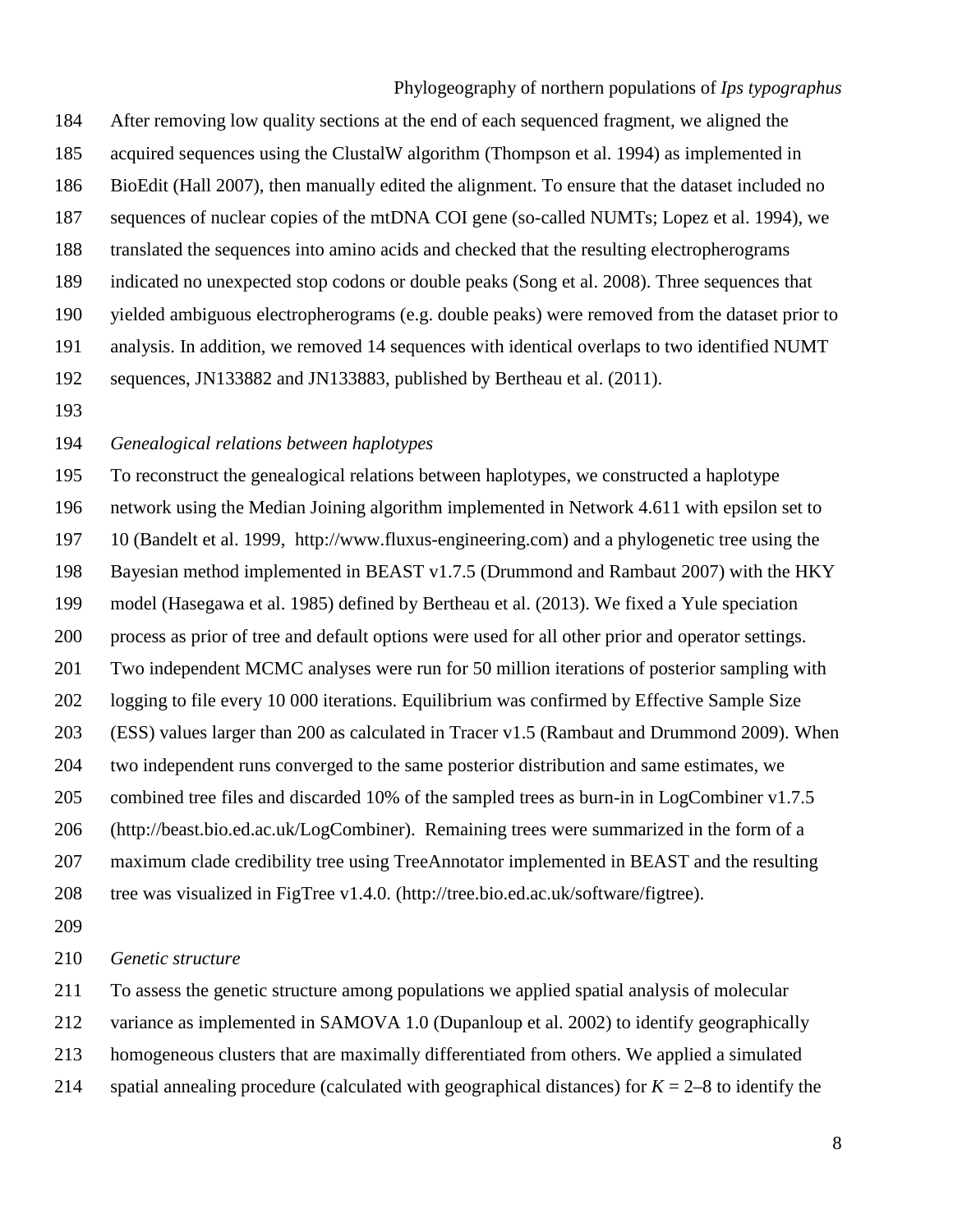optimal number of population groups. We then selected the optimal K-value, defined as the value

216 that yielded the maximum  $\Phi_{CT}$  value (plateau) while excluding configurations with single-

population groups (which indicate disappearance of group structure; Magri et al. 2006).

 In addition to SAMOVA, we applied Discriminant Analysis of Principal Component (DAPC) [\(Jombart, 2008\)](#page-17-4). DAPC discriminates individuals associated with pre-defined groups according to a model that maximizes the variance between groups while minimizing the variance within groups. The groups used for the DAPC were determined *a priori* with the *K*-mean clustering algorithm. The analyses were run through the *ape* [\(Paradis et al.](#page-18-2) 2004) and *adegenet* [\(Jombart](#page-17-4)  [2008\)](#page-17-4) packages implemented in R software (v 2.14; R Development Core Team 2011) on a standardized allele frequency table, obtained by scaleGen, with the binomial method. We selected the optimal number of groups using the minimum Bayesian Information Criterion (BIC) and a configuration without single-population groups as criteria. As DAPC assigns individuals to groups and SAMOVA sites to groups, we obtained comparable results from averaging individual posterior membership probabilities of DAPC at the site level. Results of the optimal configuration retained for clustering analyses were plotted on a map (Figure 3). Phylogenetic reconstructions suggested the presence of three clades and the genetic structure analyses identified 2 to 3 clusters. Thus, we tested for the presence of phylogeographic structure by comparing two estimates of genetic variation: *Gst* (based solely on differences in haplotype frequencies; Pons and Petit 1995) and *Nst* (based on differences in haplotype frequencies and the genetic distances between haplotypes; Pons and Petit 1996). According to Pons and Petit (1996), a significantly higher value of *Nst* indicates that genealogically closely related haplotypes co- occur within populations more often than random expectations. SAMOVA group assignments were treated as populations for these analyses. The computed indices and their significance were assessed with 1000 permutations in PermutCpSSR 2.0 [\(http://www.pierroton.inra.fr/genetics/labo](http://www.pierroton.inra.fr/genetics/labo%20/Software/Permut/)  [/Software/Permut/\)](http://www.pierroton.inra.fr/genetics/labo%20/Software/Permut/).

Genetic differentiation among populations was quantified by comparing pairwise fixation indices

(F<sub>ST</sub>), and proportions of genetic variation within and between the identified geographical groups

of samples were estimated by analysis of molecular variance (AMOVA) using Arlequin 3.5

software [\(Excoffier and Lischer 2010\)](#page-16-1).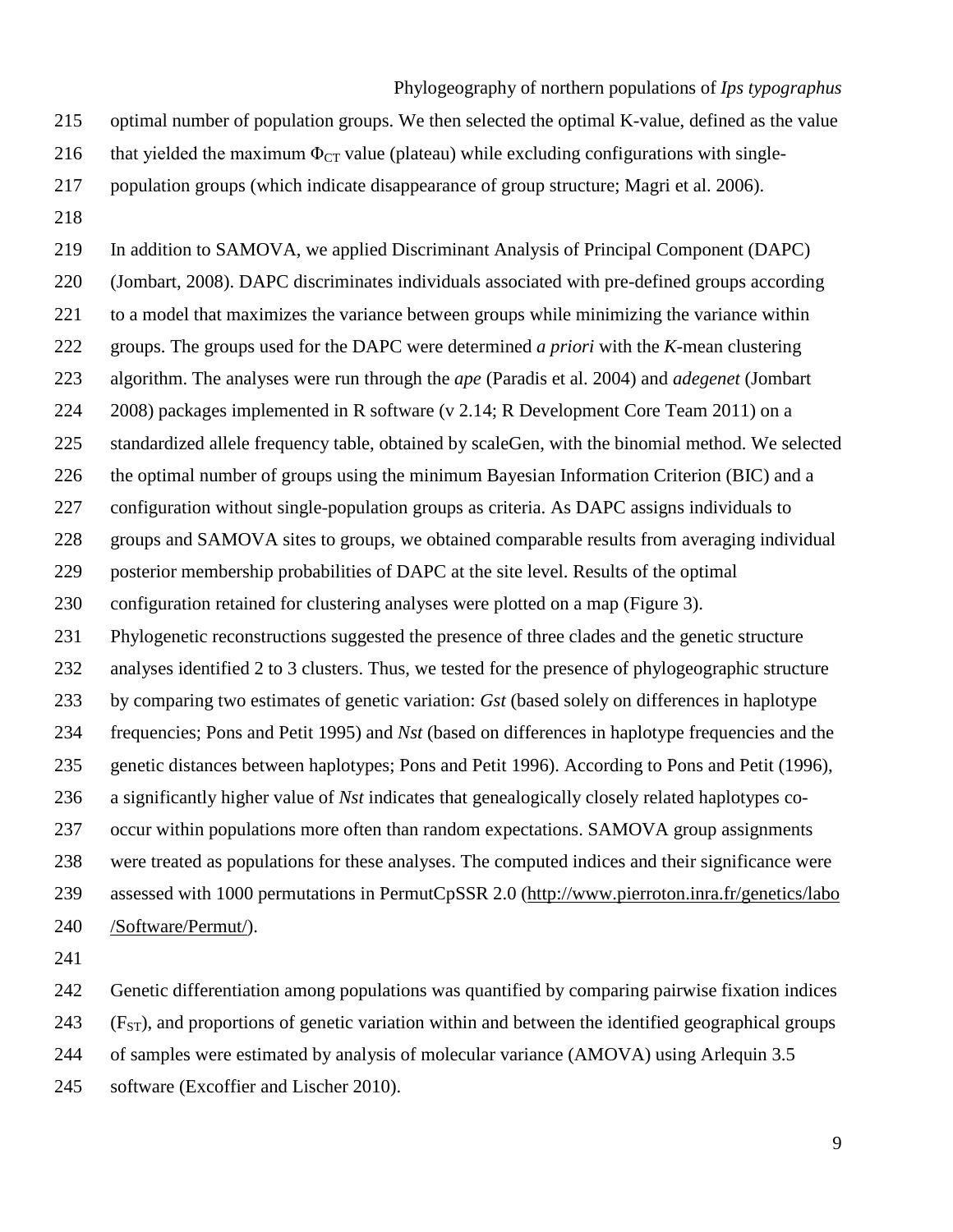### *Summary statistics*

- For populations at each locality we calculated the following diversity indices using DnaSP 5
- [\(Librado and Rozas 2009\)](#page-17-5): number of haplotypes, haplotype diversity (Hd), nucleotide diversity
- (Pi) and the mean number of pairwise differences (MNPD). We also calculated allelic richness (r)
- using the rarefaction method proposed by El Mousadik and Petit (1996), as implemented in
- Contrib 1.02 (http://www.pierroton.inra.fr/genetics/labo/Software/Contrib).
- 

To explore regional diversity, the sampling sites were classified into seven geographical groups:

northwestern Scandinavia (NWS), northeastern Scandinavia (NES), southwestern Scandinavia

(SWS), southeastern Scandinavia (SES), the Baltic States and Russia (BSR), Denmark (DEN),

and central Europe (CE) (Table 1). We then tested for possible differences in summary statistics

 calculated for the geographical groups using non-parametric Kruskal-Wallis analysis of variance (as we could not be certain that the data were normally distributed).

#### *Neutrality departure tests*

Finally, to detect signatures of possible demographic expansion events in the sampled

- populations' evolutionary history we calculated two statistics: Fu's FS (Fu 1997) and Tajima´s D
- (Tajima 1989) using simulations in Arlequin and DnaSP 5.0, respectively. These statistics

indicate if populations are in mutation-drift equilibrium (Wright-Fisher model) or if there are

- signs of processes that distort the pattern (Ramos-Onsins and Rozas 2002). In the absence of
- selection, negative values of these statistics indicate that the number of alleles exceeds random
- expectations, potentially due to population expansion. Fu's statistic reportedly detects population expansion more sensitively than Tajima's (Fu 1997).
- 

## **Results**

- 
- *Genetic diversity*
- The final alignment consisted of sequences of the targeted 698-bp fragment of the mtDNA COI
- gene obtained from 342 individuals. In total, 33 polymorphic nucleotides and 39 haplotypes were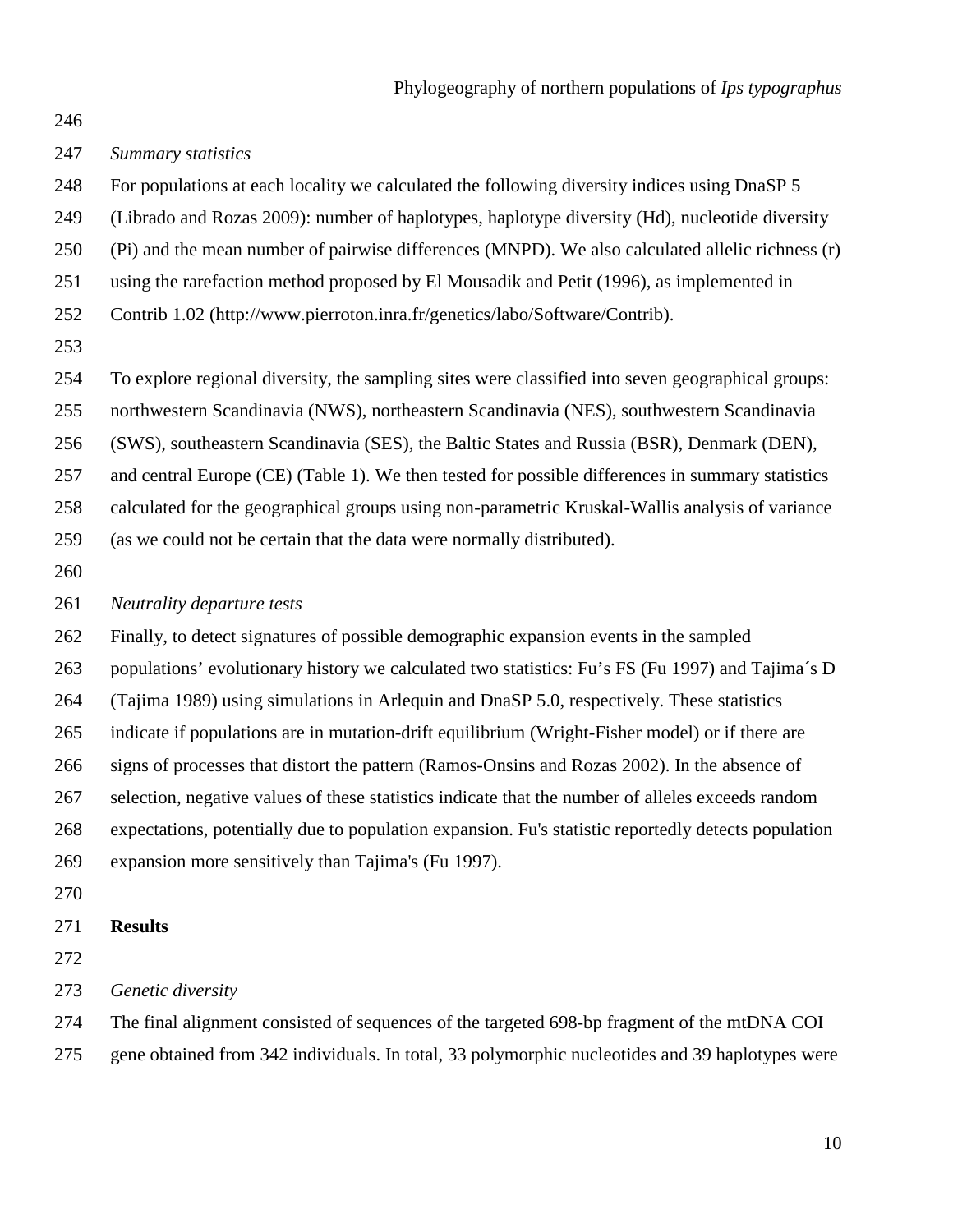- identified (Figures 1 and 2). The identified haplotypes are available in GenBank database
- (Accession numbers JX845179- JX845217).
- Three major haplotypes were found, designated *h1*, *h20* and *h11*. These were detected in 160
- (47%), 63 (18%) and 39 (11%) of the 342 analyzed individuals, respectively. The other
- haplotypes mostly consisted of single mutation variants of these three major haplotypes (Figure
- 281 1). As only 448 bp overlapped with sequences published by Bertheau et al. (2011) we could not
- fully recover all of the haplotypes. However, the three most abundant haplotypes (*h1*, *h11* and
- *h20*) overlapped with the most common haplotype detected by Bertheau et al. (2011), HTI, and
- two others (*h13* and *h18*) overlapped with the other two major haplotypes they reported (It1 and
- HTII). Not surprisingly, as haplotype HTII was only found in southern European populations in
- large-scale studies (Stauffer et al. 1999; Bertheau et al. 2013), we detected it in Central European
- populations but not in any of the Scandinavian populations (Figure 1).
- 
- Analysis of all aligned sequences yielded haplotype diversity (Hd) and nucleotide diversity (Pi)
- values of 0.71 (SD=0.02) and 0.002 (SD=0.000), respectively (Table 1). Both of these variables
- differed among geographical regions according to a Kruskal-Wallis ANOVA by ranks test
- (H=14.48, p=0.05 and H=13.24, p=0.04, respectively). However, no significant differences were
- detected in either of them in pairwise comparisons of the regions' populations (data not shown).
- As shown in Table 1, allelic richness (Ar) was particularly low in populations of the South
- Swedish mainland (ASA, BNS, TON, OMB, GRA, NAS and TIE) and highest in three
- populations of the Baltic States (LL, 1.58; JUR, 1.59 and NOR, 1.59), two populations of
- southern Finland (LIK, 1.74 and UKK, 1.71), two populations of the Norwegian part of the
- Scandes Mountains (NLS, 2.00 and TOK, 1.70), the Gotland island population (GOT, 2.00), one
- population of Central Sweden (VIN, 1.63) and the three populations of central Europe (SLO,
- 2.00; WIE, 1.40; SOP, 1.59).
- 
- *Genealogical relations*
- 304 The phylogenetic tree reconstructed by BEAST revealed three clades (designated  $H_A$ ,  $H_B$  and  $H_C$ )
- corresponding to the three main haplogroups (Figure 2). When plotted on a map, the haplotype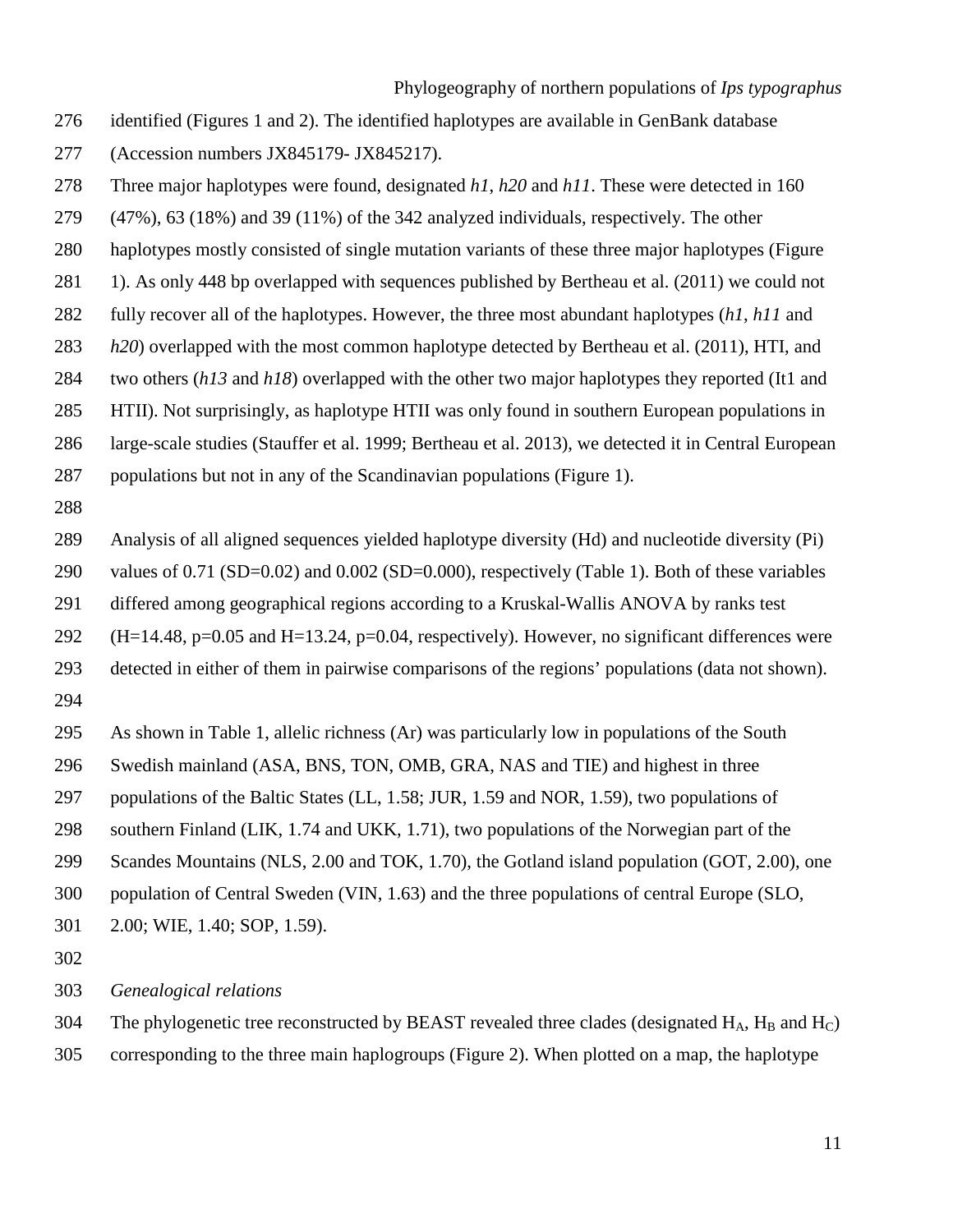Phylogeography of northern populations of *Ips typographus* 306 frequencies revealed a partition between northern and southern Scandinavia, with  $H_C$  and  $H_A$  haplogroups mainly present in the southern and northern parts, respectively (Figures 1 and 2). 

*Genetic and geographic structures* 

The spatial analysis of molecular variation (SAMOVA) provided highest support for three

genetic clusters, designated 1, 2 and 3 (Table 1). Cluster 1 included all northern samples, except

those from the Finnish (ROV) and Lithuanian (JUR) locations. Cluster 2 included all samples

from Denmark, southern Norway, Sweden, Finland, the Baltic States, Slovakia and Russia.

Cluster 3 included the remaining two populations from central Europe (WIE and SOP). It also

indicated that 42% of the total variation was distributed among clusters, just 3% among

316 populations within clusters, and most (55%) within populations (Table 2). For a *K*-value of 3,  $F_{CT}$ 

317 was 0.42 (p<0.001),  $F_{ST}$  was 0.45 (p<0.001) and  $F_{SC}$  was 0.05 (p<0.001). The global  $F_{ST}$  (with no

318 grouping of samples) was 0.35 (p<0.001) and  $F_{IS}$  was 0.10 (p<0.001).

The DAPC analysis favored a structure with two genetic clusters. The BIC curve decreased

321 continuously between  $K=2$  and  $K=7$ , but values over  $K=2$  led to additional clusters with a single

322 individual, thus there was no support for a structure with more than two clusters. DAPC with  $K=2$ 

gave very similar partitioning to the SAMOVA with *K*=3 (Figure 3), except that the latter

grouped two central European samples into an additional cluster.

 When considering groups identified by the SAMOVA analysis as populations, phylogeographic structure was detected with a (slightly) significant difference (p=0.02) between *Gst* (0.215) and *Nst* (0.290) statistics.

Pairwise fixation indices between populations are shown in Supplementary Figure S1. Within

geographical regions, differentiations were mostly low to moderate (70% of pairwise

332 comparisons within a region gave  $F_{ST}$  values <0.15). Among geographical regions, those from

northern Europe were generally well differentiated from those of Central Europe (CE) (70% of

334 pairs  $>0.15$ ), but few pairwise F<sub>ST</sub>-values exceeded 0.5 (indicating  $<$ 15% differentiation).

However, populations from southwestern Scandinavia were clearly differentiated from those of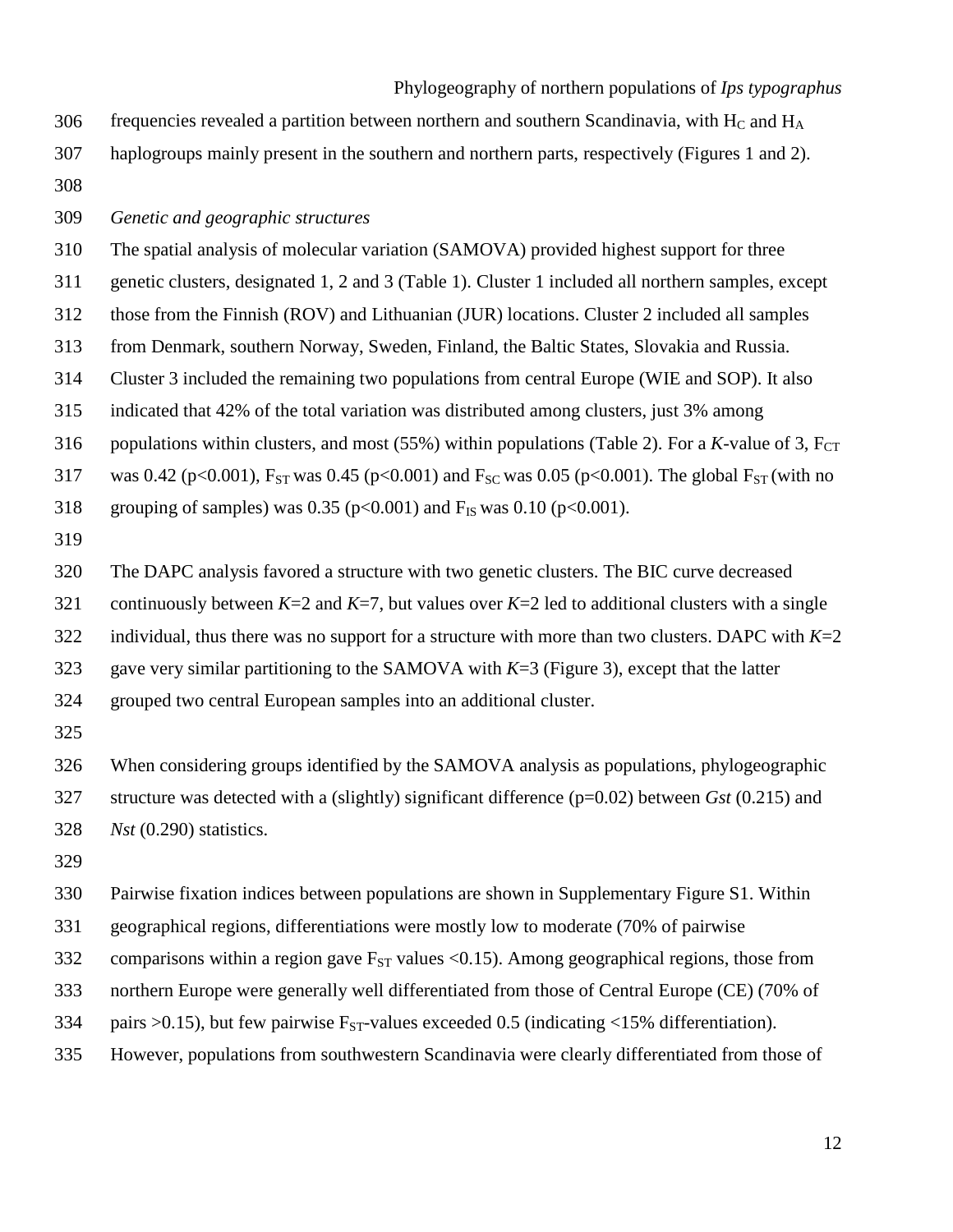|     | Phylogeography of northern populations of Ips typographus                                                    |
|-----|--------------------------------------------------------------------------------------------------------------|
| 336 | neighboring northern regions, as 90% of the pairwise calculated $F_{ST}$ -values between SWS and             |
| 337 | NWS or NES populations exceeded 0.5.                                                                         |
| 338 |                                                                                                              |
| 339 | Demographic expansion                                                                                        |
| 340 | Fu's test of analysis of departure from neutrality detected signs of expansion in seven                      |
| 341 | populations, all from geographical groups in the eastern part (Baltic States and Russia, BSR;                |
| 342 | south-eastern and north-eastern Scandinavia, SES and NES) of the study region (Table 1).                     |
| 343 | However, Tajima's D statistics were negative for populations in only two of these locations                  |
| 344 | (KAL and VIN, in northern Sweden).                                                                           |
| 345 |                                                                                                              |
| 346 | <b>Discussion</b>                                                                                            |
| 347 |                                                                                                              |
| 348 | Our fine-scale survey of mitochondrial haplotypes of northern European Ips typographus                       |
| 349 | populations provides new insights into the post-glacial history of this forest pest. We identified           |
| 350 | not only genetic structure but also phylogeographic structure between the northern and southern              |
| 351 | parts of Scandinavia. We also detected high genetic diversity in northern and eastern populations,           |
| 352 | but low genetic diversity in southern populations of Scandinavia.                                            |
| 353 |                                                                                                              |
| 354 | These phylogeographic patterns suggest that the current maternal lineages of Scandinavia have at             |
| 355 | least two different geographic origins. Neither the phylogeographic structure nor the genetic                |
| 356 | diversity distributions are consistent with northward expansion via a single re-colonization route           |
| 357 | from an entry-point in southern Scandinavia. Thus, we rejected scenario 1, postulating a single              |
| 358 | post-glacial re-colonization route to Scandinavia from the south (Stauffer et al. 1999; Bertheau et          |
| 359 | al. 2013).                                                                                                   |
| 360 |                                                                                                              |
| 361 | The observed patterns are also inconsistent with scenario 3, which incorporates prolonged                    |
| 362 | isolation of <i>I. typographus</i> populations in one of the cryptic north-western refugia of its host plant |
| 363 | (e.g. Andøya and Trøndelag; Figure 1) (Kullman 2008; Parducci et al. 2012). This is because the              |
| 364 | divergence observed between the northern and southern population pools is quite shallow and all              |
| 365 | haplotypes differed only by one or two mutational steps. Moreover, we detected no signs of                   |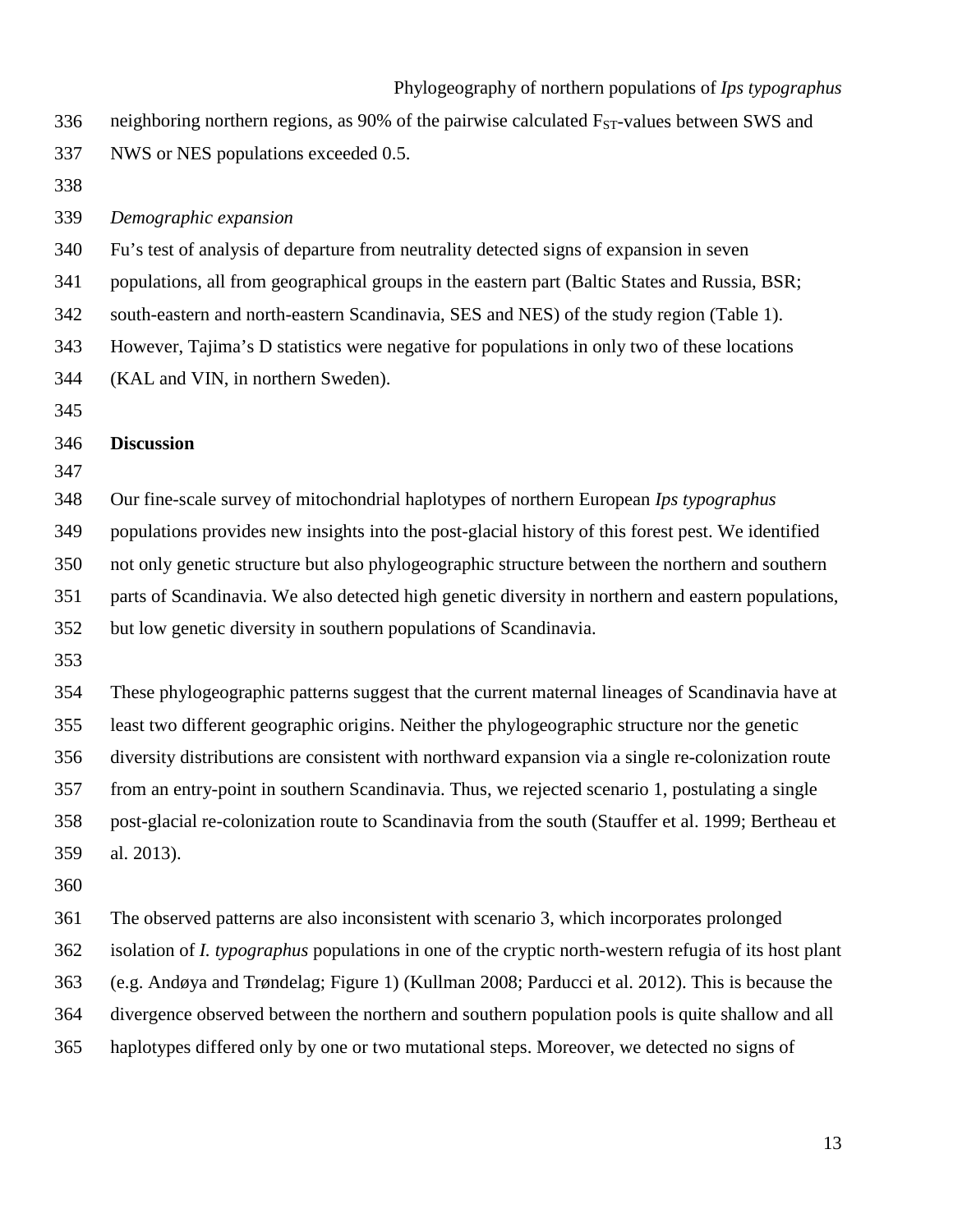population expansion in populations of the north-western coast as none of the Tajima and Fu's statistics were significantly negative for this area.

 Therefore, the observed phylogeographic patterns are more consistent with scenario 2, which postulates post-glacial re-colonization of inland Scandinavia via a southern and a northern route. One of these routes is similar to the southern re-colonization route suggested by Stauffer et al. (1999) for *I. typographus*, which was also apparently used by its host plant *P. abies* (Giesecke and Bennett 2004; Tollefsrud et al. 2009) and other species, e.g. the bush cricket (Kaňuch et al. 2013). However, in contrast to its host plant, the genetic diversity of *I. typographus* observed in southern Scandinavia is particularly low, suggesting that few dispersal events across the Baltic Sea were successful, at least for matrilineal lineages. Considering the geographic distribution of the HA haplotypes and the cluster assignments (both of which identified a second genetic pool along the Gulf of Finland and in the Scandes Mountains), the second re-colonization route could correspond to a postulated expansion of its host plant from a north-eastern refugium, probably located in the Russian plains (Kostroma, Figure 1) (Lagercrantz and Ryman 1990; Tollefsrud et al. 2008). Moreover, samples from sites near the border between southern Finland and southern Russian Karelia, which are among the closest to Kostroma, yielded some of the highest diversity indices and significantly negative Tajima and Fu's statistics, indicative of an expansion event. Particularly high diversity was also observed at some locations in central Sweden and southern mid-Norway (e.g. TOK and DEL sites), probably because they were in a zone of secondary contact between the southern and northern gene pools. Further, we detected relatively weak differentiation between neighboring populations but relatively high mean numbers of pairwise differences in this region, which may be indicative of a zone where populations from different isolated refugia mixed (Petit et al. 2003).

 The putative northern re-colonization route has not been detected by large-scale molecular surveys (Stauffer et al. 1999; Sallé et al. 2007; Bertheau et al. 2013), probably because they did not include high latitude sampling sites in northern Scandinavia. Our use of a relatively large gene fragment, 140 bp longer than mitochondrial fragments sequenced in the large-scale surveys (Stauffer et al. 1999; Bertheau et al. 2013), may also have contributed to the fine resolution of genetic variation we obtained.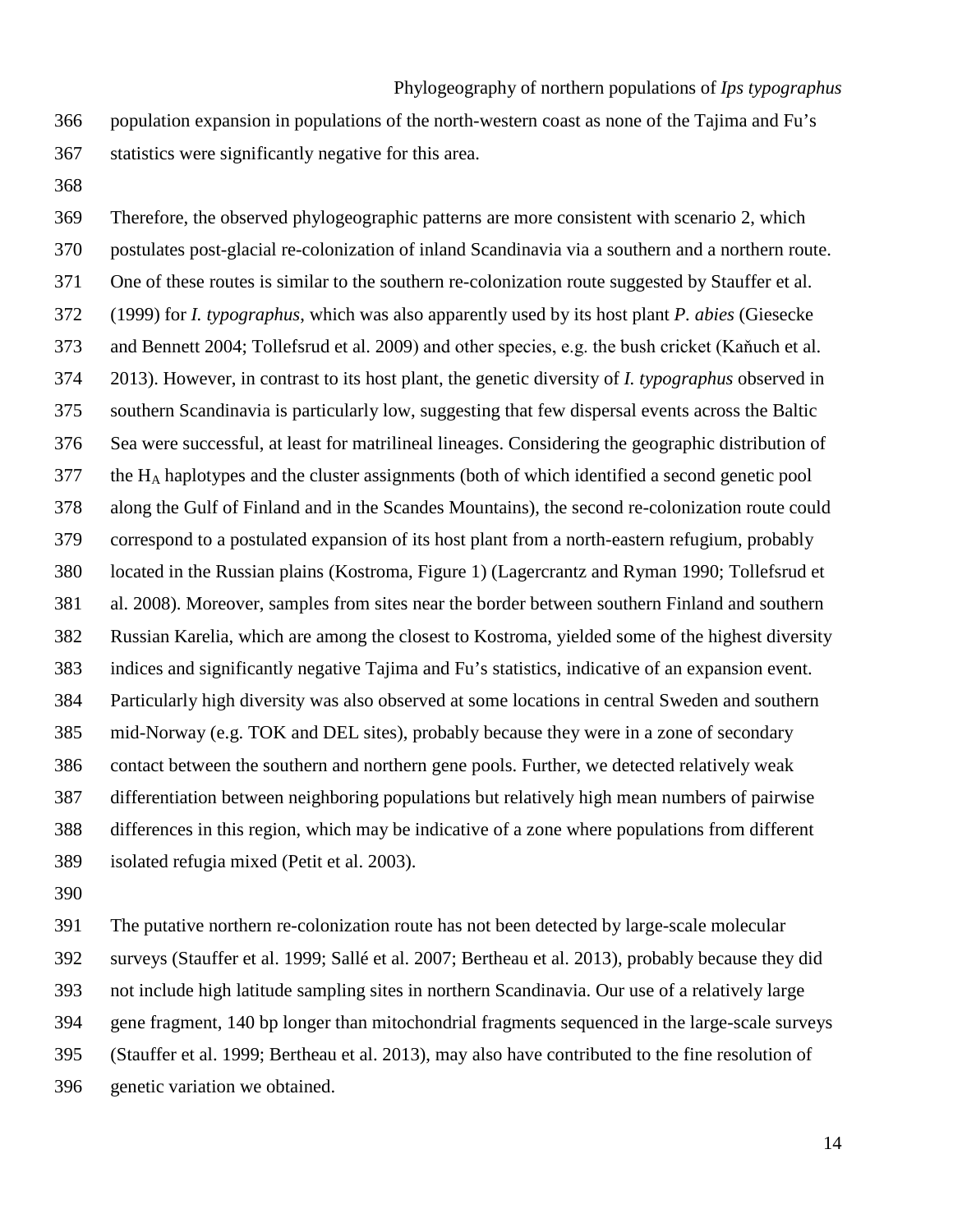In conclusion, the findings of this study are consistent with the previous conclusion that fine- scale analysis of mitochondrial markers is valuable for high-resolution exploration of the population history of highly-dispersive species such as *I. typographus* (Krascsenitsová et al. 2013). Our application of this approach to Scandinavian populations provided the first indications that the region was re-colonized after the last glaciation via two pathways: from the northeast to the northwest through Finland and across the Baltic Sea to southern Scandinavia. The two routes explain the current partitioning between southern and northern populations of *I. typographus*, and may be related to observed differences in behavior between them. They also provide potentially useful information for improving pest management. For instance, removing attacked trees should be more efficient for managing populations dominated by the southern gene pool since they seem to hibernate under spruce bark more often than their northern counterparts (Komonen et al. 2011). In addition, future models for predicting effects of climate change on the species' population dynamics may benefit by applying specific scenarios to the populations from the two gene pools. However, it has been suggested that the weaker dispersal of females than males of the species could have caused discrepancies between large-scale mitochondrial and nuclear patterns (Sallé et al. 2007). Therefore, further investigations should utilize already identified microsatellite markers (Sallé et al. 2007; Stoeckle and Kuehn 2011) to assess, at fine-scale, if the phylogeographic patterns observed in this study are representative of the whole species' population history or are limited to matrilineal lineages. 

## **Acknowledgements**

 This study was funded by a special grant from SLU for bark beetle research, and would not have been possible without assistance of the persons listed in Supplementary Table 1, who contributed samples. We are grateful to Celia K. Boone and three anonymous reviewers for valuable comments on this study. F. Mayer was supported by a doctoral grant from the Belgian *Fonds pour la Formation a la Recherche dans l'Industrie et l'Agriculture* (FRIA) and a Van Buuren award from the ULB. 

**References**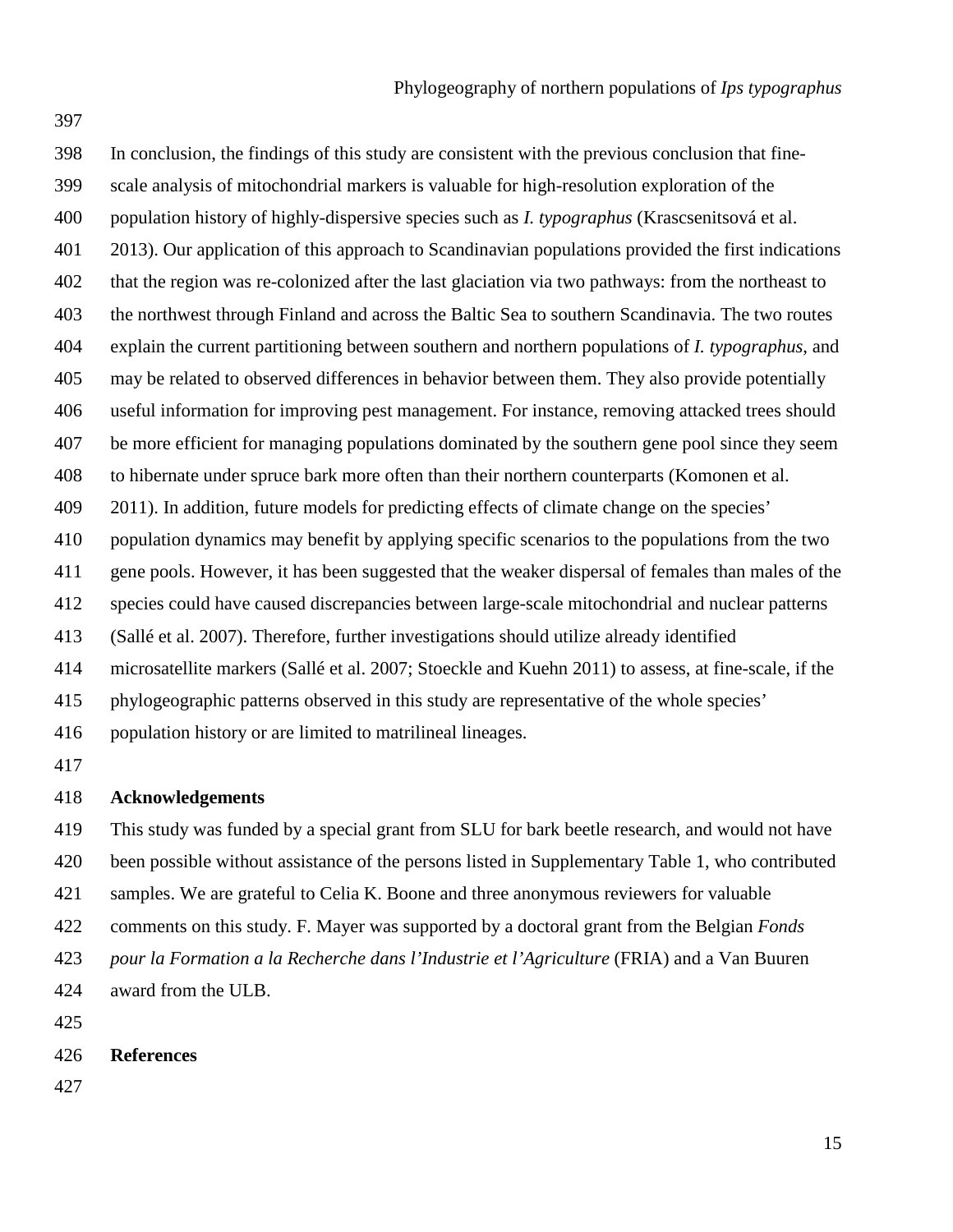- Avise JC (2000) Phylogeography: The History and Formation of Species. Harvard University Press, Cambridge, MA.
- Avise JC (2008) Phylogeography: retrospect and prospect**.** *Journal of Biogeography*, **36:** 3-15.
- Ballard JWO, Whitlock MC (2004) The incomplete natural history of mitochondria. Molecular Ecology, **13**:729-744.
- Bandelt HJ, Forster P, Röhl A (1999) Median-joining networks for inferring intraspecific phylogenies. Molecular Biology and Evolution*,* **16:**37-48.
- Bertheau C, Schuler H, Arthofer W, Avtzis DN, Mayer F, Krumböck S, Moodley Y, Stauffer C (2013) Divergent evolutionary histories of two sympatric spruce bark beetle species. Molecular Ecology*,* **22:**3318-3332.
- Bertheau C, Schuler H, Krumböck S, Arthofer W, Stauffer C (2011) Hit or miss in phylogeographic analyses: the case of the cryptic NUMTs. Molecular Ecology Resources*,* **11:**1056-1059.
- Botterweg P (1982) Dispersal and flight behaviour of the spruce bark beetle *Ips typographus* in relation to sex, size and fat content. Zeitschrift für Angewandte Entomologie, **94**:466-489.
- Buhay JE (2009) 'COI-like' sequences are becoming problematic in molecular systematic and DNA barcoding studies. Journal of Crustacean Biology, **29**:96-110.
- Byers JA (1995) Host tree chemistry affecting colonization in bark beetles. In: Cardé RT, Bell WJ (eds.) Chemical ecology of insects 2. Chapman and Hall, New York, pp 154–213.
- Clary DO, Wolstenholme DR (1985) [The mitochondrial DNA molecule of](http://link.springer.com/article/10.1007/BF02099755) *Drosophila yakuba*: [nucleotide sequence, gene organization, and genetic code.](http://link.springer.com/article/10.1007/BF02099755) Journal of Molecular Evolution, **22**:252-271.
- Dowling DK, Friberg U, Lindell J (2008) Evolutionary implications of non-neutral mitochondrial genetic variation. Trends in Ecology and Evolution, **23**(10):546-554.
- Drummond AJ, Rambaut A (2007) BEAST: Bayesian evolutionary analysis by sampling trees. BMC Evolutionary Biology, **7**:214.
- Dupanloup I, Schneider S, Excoffier L (2002) A simulated annealing approach to define the genetic structure of populations. Molecular Ecology*,* **11:**2571-2581.
- El Mousadik A, Petit RJ (1996) High level of genetic differentiation for allelic richness among populations of the argan tree [*Argania spinosa* (L. Skeels)] endemic to Morocco. Theoretical and Applied Genetics, **92**:832–836.
- <span id="page-16-1"></span> Excoffier L, Lischer HEL (2010) Arlequin suite ver 3.5: A new series of programs to perform population genetics analyses under Linux and Windows. Molecular Ecology Resources*,* **10:**564-567.
- Fluxus Technology Ltd. hwf-ec (accessed 2012) Network 4.611. Clare, Suffolk, UK.
- Franklin A, Grégoire J-C (1999) Flight behaviour of *Ips typographus* L. (Col., Scolytidae) in an environment without pheromones. *Annals of Forest Science*, **56**:591-598.
- Forsse E, Solbreck C (1985) Migration in the bark beetle *Ips typographus* L.: duration, timing and height of flight. Zeitschrift für Angewandte Entomologie, **100**:47–57.
- Fu Y-X (1997) Statistical tests of neutrality of mutations against population growth, hitchhiking and background selection. Genetics*,* **147:**915-925.
- Giesecke T, Bennett KD (2004) The Holocene spread of *Picea abies* (L.) Karst. in Fennoscandia and adjacent areas. Journal of Biogeography*,* **31:**1523-1548.
- <span id="page-16-0"></span>Grégoire J-C, Evans H (2004) Damage and control of bawbilt organisms an overview. In:
- Lieutier F, Day K, Battisti A, Grégoire J-C, Evans H (eds.), Bark and Wood Boring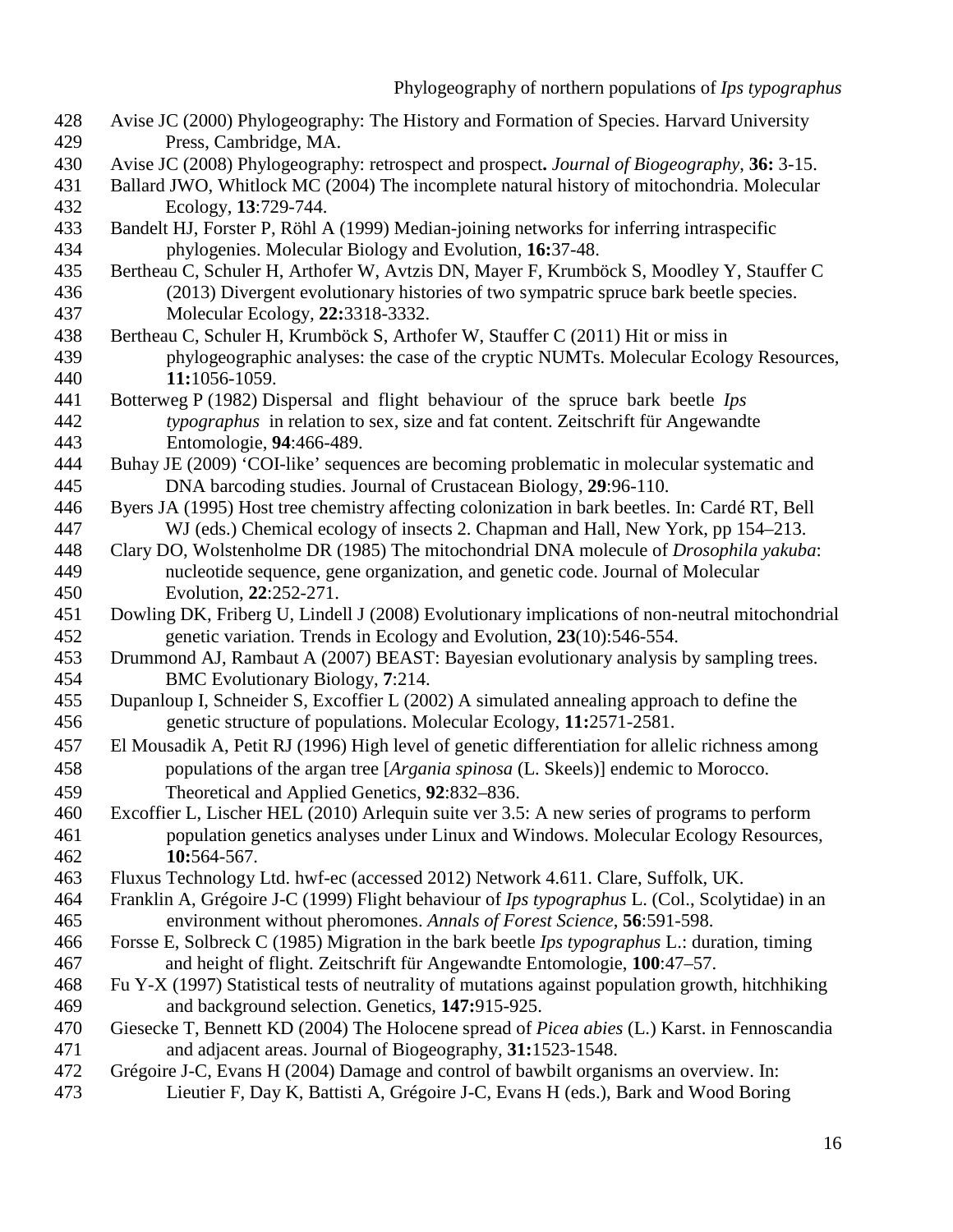- Insects in Living Trees in Europe, a synthesis. Kluwer Academic Publishers,
- 475 Dordrecht/Boston/London, pp. 19-37.<br>476 Gugerli F. Gall R. Meier F. Wermelinger B (2
- Gugerli F, Gall R, Meier F, Wermelinger B (2008) Pronounced fluctuations of spruce bark beetle (Scolytinae: *Ips typographus*) populations do not invoke genetic differentiation. Forest Ecology and Management, **256**:405-409.
- Hall T (2007) BioEdit. Ibis Biosciences, Carlsbad.
- Hasegawa M, Kishino J, Yano T (1985) Dating of the human–ape split by a molecular clock of mitochondrial DNA. Journal of Molecular Evolution **21:**160-174.
- Hewitt GM (1999) Post-glacial re-colonization of European biota. Biological Journal of the Linnean Society*,* **68:**87-112.
- Hewitt GM (2000) The genetic legacy of the quaternary ice ages. *Nature* **405**:907-913.
- <span id="page-17-4"></span> Jombart T (2008) Adegenet: a R package for the multivariate analysis of genetic markers. Bioinformatics*,* **24:**1403-1405.
- Kaňuch P, Berggren Å, Cassel-Lundhagen A (2013) Colonization history of *Metrioptera roeselii* in northern Europe indicates human-mediated dispersal. Journal of Biogeography, **40:**977-987.
- Komonen A, Schroeder LM, Weslien J (2011) *Ips typographus* population development after a severe storm in a nature reserve in southern Sweden. Journal of Applied Entomology*,* **135:**132-141.
- Krascsenitsová E, Kozánek M, Ferenčík J, Roller L, Stauffer C, Bertheau C (2013) Impact of the Carpathians on the genetic structure of the spruce bark beetle *Ips typographus*. Journal of Pest Science, **86**(4):669-676.
- <span id="page-17-2"></span> Kullman L (2002) Boreal tree taxa in the central Scandes during the Late-Glacial: Implications for Late-Quaternary forest history. Journal of Biogeography*,* **29:**1117-1124.
- <span id="page-17-3"></span> Kullman L (2008) Early postglacial appearance of tree species in northern Scandinavia: Review and perspective. Quaternary Science Reviews*,* **27:**2467-2472.
- <span id="page-17-1"></span> Kärvemo S, Schroeder M (2010) A comparison of outbreak dynamics of the spruce bark beetle in Sweden and the mountain pine beetle in Canada (Curculionidae: Scolytinae). Entomologisk Tidskrift **13:**215-224.
- Lagercrantz U, Ryman N (1990) Genetic structure of Norway spruce (*Picea abies*): concordance of morphological and allozymic variation. Evolution*,* **44:**38-53.
- <span id="page-17-5"></span> Librado P, Rozas J (2009) DnaSP v5: A software for comprehensive analysis of DNA polymorphism data. Bioinformatics*,* **25:**1451-1452.
- Lopez JV, Yuhki N, Masuda R, Modi W, O'Brien SJ (1994) Numt, a recent transfer and tandem amplification of mitochondrial DNA to the nuclear genome of the domestic cat. Journal of Molecular Evolution*,* **39:**174-190.
- <span id="page-17-0"></span> Långström B, Lindelöw Å, Schroeder M, Björklund N, Öhrn P (2009) The spruce bark beetle outbreak in Sweden following the January-storms in 2005 and 2007. In: Kunca A, Zubrik M (eds.), Insects and Fungi in Storm Areas. Proceedings of the IUFRO Working Party 7.03.10 Methodology of Forest Insect and Disease Survey in Central Europe from the
- workshop that took place on September 15 to 19, 2008 in Štrbské Pleso, Slovakia, pp. 13- 19.
- Magri D, Vendramin GG, Comps B, et al. (2006) A new scenario for the Quaternary history of European beech populations: palaeobotanical evidence and genetic consequences. New Phytologist*,* **171:**199-221.
- Økland B, Bjørnstad, ON (2003) Synchrony and geographical variation of the spruce bark beetle (*Ips typographus*) during a non-epidemic period. Population Ecology **45**, 213–219.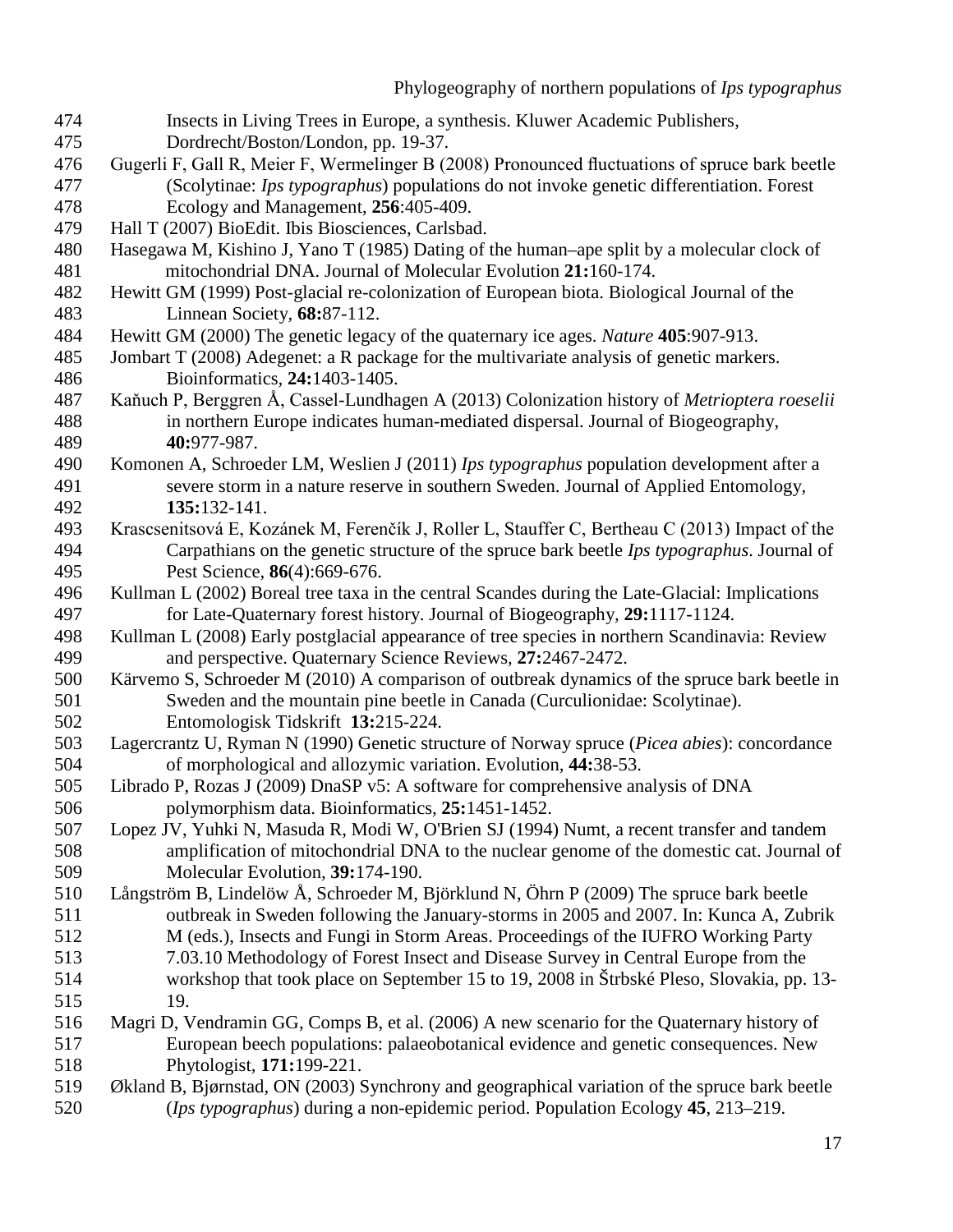- <span id="page-18-2"></span> Paradis E, Claude J, Strimmer K (2004) APE: analyses of phylogenetics and evolution in R language. Bioinformatics*,* **20:**289-290.
- <span id="page-18-0"></span>Parducci L, Jørgensen T, Tollefsrud MM, et al. (2012) Glacial survival of boreal trees in northern Scandinavia. Science*,* **335:**1083-1086.
- Petit RJ, Aguinagalde I, de Beaulieu JL et al. (2003) Glacial refugia: hotspots but not melting pots of genetic diversity. *Science*, **300:**1563-1565.
- Pons O, Petit RJ (1995) Estimation, variance and optimal sampling of gene diversity. I. Haploid locus. Theoretical and Applied Genetics, **90:**462-470.
- Pons O, Petit RJ (1996) Measuring and testing genetic differentiation with ordered vs. unordered alleles. Genetics, 144:1237-1245.
- Rambaut A, Drummond AJ (2009) Tracer v1.5. <http://tree.bio.ed.ac.uk/software/tracer/> (accessed May 20, 2013).
- Ramos-Onsins SE, Rozas J (2002) Statistical properties of new neutrality tests against population growth. Molecular Biology and Evolution*,* **19:**2092-2100.
- Sallé A, Arthofer W, Lieutier F, Stauffer C, Kerdelhué C (2007) Phylogeography of a host- specific insect: genetic structure of *Ips typographus* in Europe does not reflect past fragmentation of its host. Biological Journal of the Linnean Society*,* **90:**239-246.
- Schmidt-Vogt H (1977) *Die Fichte*. Verlag Paul Parey, Hamburg, Germany.
- Simon C, Frati F, Beckenbach A, Crespi B, Liu H, Flook P (1994) Evolution, weighting, and phylogenetic utility of mitochondrial gene sequences and a compilation of conserved polymerase chain reaction primers. Annals of the Entomological Society of America*,* **87:**651-701.
- Song H, Buhay JE, Whiting MF, Crandall KA (2008) Many species in one: DNA barcoding overestimates the number of species when nuclear mitochondrial pseudogenes are coamplified. Proceedings of the National Academy of Sciences of the United States of America*,* **105:**13486-13491.
- Stauffer C, Lakatos F, Hewitt GM (1999) Phylogeography and postglacial colonization routes of *Ips typographus* L-(Coleoptera, Scolytidae). Molecular Ecology*,* **8:**763-773.
- Stoeckle BC, Kuehn R (2011) Identification of 18 polymorphic microsatellite loci in the spruce bark beetle *Ips typographus* L. (Coleoptera: Scolytidae) using high-throughput sequence data. European Journal of Entomology, **108**:169–171.
- Taberlet P, Fumagalli L, Wust-Saucy A-G, C, J-F (1998) Comparative phylogeography and postglacial colonization routes in Europe. Molecular Ecology*,* **7:**453-464.
- Tajima F (1989) The effect of change in population size on DNA polymorphism. Genetics, **123**: 597–601.
- <span id="page-18-1"></span> Thompson J, Higgins D, Gibson T (1994) ClustalW: improving the sensitivity of progressive multiple sequence alignment through sequence weighting, position-specific gap penalties and weight matrix choice. Nucleic Acids Research*,* **22:**4673–4680.
- Tollefsrud M, Kissling R, Gugerli F, et al. (2008) Genetic consequences of glacial survival and postglacial colonization in Norway spruce: Combined analysis of mitochondrial DNA and fossil pollen. Molecular Ecology*,* **17:**4134-4150.
- Tollefsrud MM, Sonstebo JH, Brochmann C, Johnsen O, Skroppa T, Vendramin GG (2009) Combined analysis of nuclear and mitochondrial markers provide new insight into the genetic structure of North European *Picea abies*. Heredity*,* **102:**549-562.
- 
-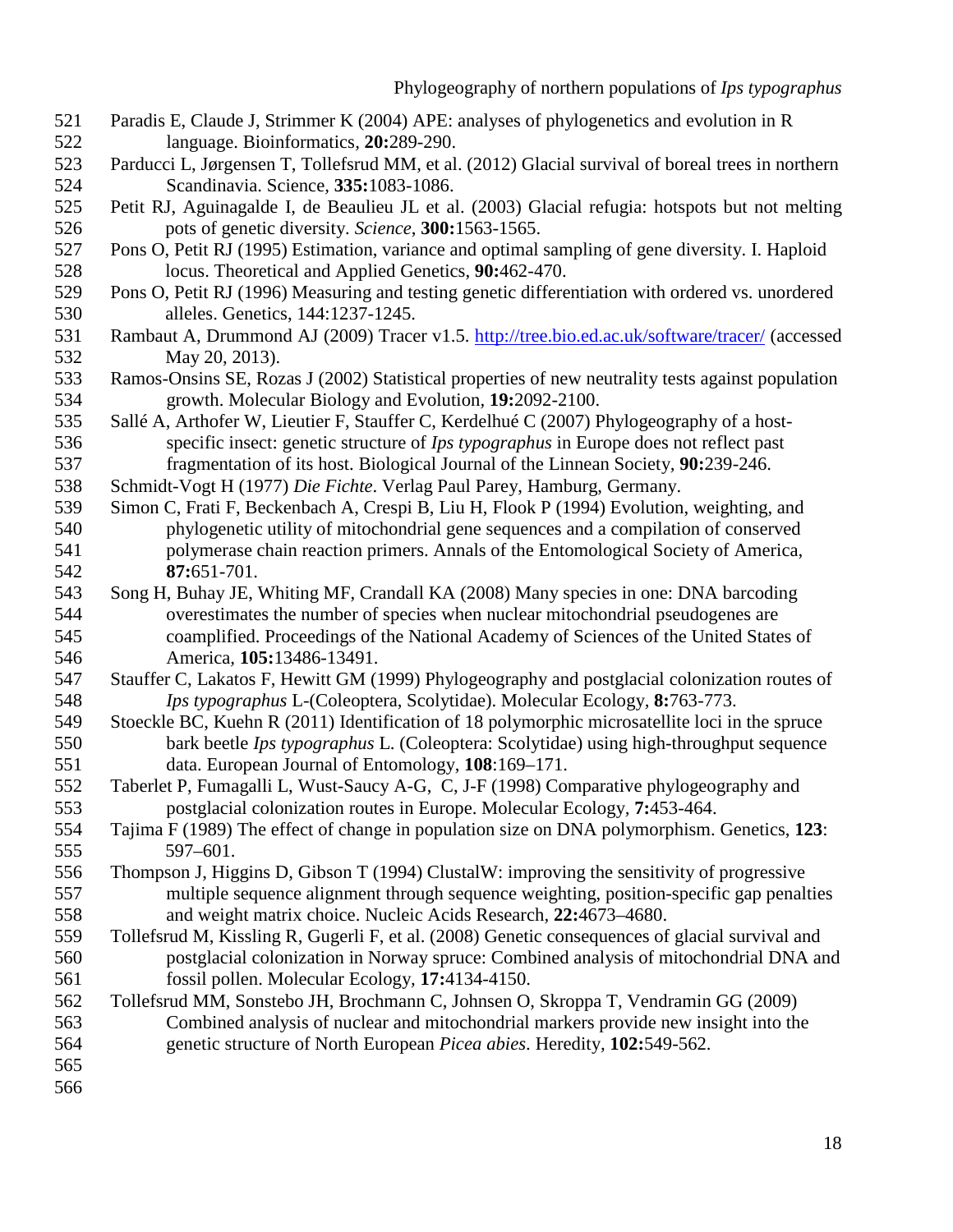- **Figure 1. a)** Geographical locations of the collection sites and haplotype frequencies of *Ips*
- *typographus* in northern Europe*.* The abbreviations of collection sites are defined in
- Supplementary Table S1. Each color indicates a specific haplotype in the network (1b). The total
- area of each concentric circle is proportional to the sample size, and the proportions of the colors
- in each circle represent the corresponding haplotype frequencies. Arrows indicate locations of
- putative northern refugia of the host plant *Picea abies*: *A*, Andøya; *T*, Trøndelag; *K*, Kostroma
- (Tollefsrud et al. 2008; Parducci et al. 2012).
- **b)** Median-joining haplotype network for 342 sequences of the mtDNA COI gene. The size of each circle reflects the number of individuals with the corresponding haplotype.
- 
- **Figure 2.** Phylogeny for the 39 Cytochrome *c* oxidase subunit I (COI) haplotypes identified in
- the set of *Ips typographus* samples collected from northern and central Europe. The phylogeny is
- based on Bayesian analysis implemented in BEAST, assuming a prior Yule speciation process
- and applying a HKY+G model (Hasegawa et al. 1985). The colors indicate the three main
- 581 haplogroups: H<sub>A</sub> (haplotypes *h20-39*, except *h38*), H<sub>B</sub> (haplotypes *h11-h19* plus *h38*) and H<sub>C</sub>
- (haplotypes *h1-10*).
- 

 **Figure 3.** Geographic distribution of clusters for *Ips typographus* populations assigned by SAMOVA (a) and DAPC (b). In (b), the size of each circle is proportional to the number of individuals sequenced.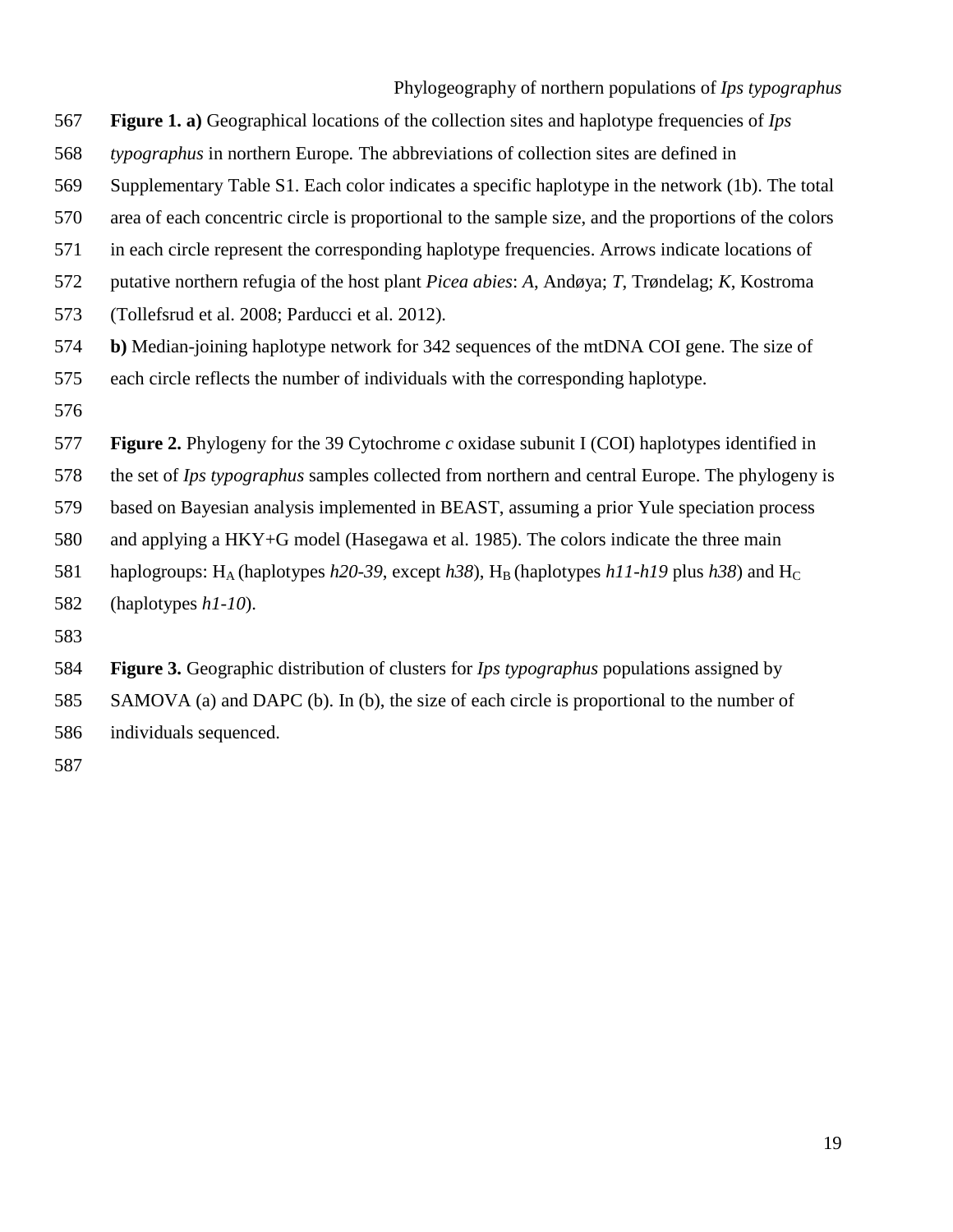**Table 1.** Sampling site information, mtDNA diversity indices and cluster assignments for 47 localities of the spruce bark beetle *Ips typographus* collected from central and northern Europe. Codes indicate localities (see Figure 1 and supporting information Table S1). Number of individuals per site (N); Number of haplotypes (Nb (HT)); Haplotype diversity (Hd); Mean number of pairwise differences (MNPD); Nucleotide diversity (Pi); Allelic Richness with rarefaction to 3 (Ar); Fu's statistic (Fs); Tajima's statistic (D); SAMOVA cluster (SAM.); DAPC clusters (DAPC, with the number of individuals assigned to one DAPC cluster with P>0.8). Asterisks indicate significance: \*  $p < 0.05$  and \*\*  $p < 0.01$ .

| Code       | N              | Voucher Region  |            | $\overline{ }$<br><b>Nb</b> | <b>Haplotype ID</b>        | Hd         | <b>MNPD</b> | Pi             | Ar    | $\mathbf{F}_{\mathbf{S}}$ | D        |              | SAM. DAPC       |
|------------|----------------|-----------------|------------|-----------------------------|----------------------------|------------|-------------|----------------|-------|---------------------------|----------|--------------|-----------------|
|            |                | specimen        |            | (HT)                        |                            | (S.D.)     | (S.D.)      | (S.D.)         | $[3]$ |                           |          |              |                 |
| <b>NLS</b> | $\overline{4}$ | $INLS1-4$       | <b>NWS</b> | $\overline{4}$              | 8, 16, 21, 28              | 1.00(0.18) | 2.50(1.69)  | 0.0036(0.0007) | 2.00  | $-1.51$                   | $-0.80$  | $\mathbf{1}$ | 1(3); 2(1)      |
| <b>NLV</b> | 8              | $INLV1-8$       | <b>NWS</b> | 3                           | 13, 17, 20                 | 0.46(0.20) | 1.11(0.80)  | 0.0016(0.0007) | 0.75  | 0.39                      | $-0.18$  | 1            | 1(6); 2(2)      |
| <b>OVE</b> | 7              | IOVE1-7         | <b>NWS</b> | $\overline{4}$              | 11, 13, 20, 24             | 0.86(0.10) | 1.33(0.94)  | 0.0019(0.0004) | 1.40  | $-0.91$                   | 0.40     | 1            | 1(3); 2(4)      |
| <b>VER</b> | 9              | IVER1-9         | <b>NWS</b> | 4                           | 9, 11, 20, 25              | 0.78(0.11) | 1.22(0.85)  | 0.0017(0.0005) | 1.50  | $-0.63$                   | $-0.69$  | -1           | 1(6): 2(3)      |
| <b>ORK</b> | 7              | <b>IORK1-7</b>  | <b>NWS</b> | 3                           | 8, 20, 23                  | 0.52(0.21) | 0.57(0.52)  | 0.0008(0.0004) | 0.86  | $-0.92$                   | $-1.24$  | -1           | 1(6); 2(1)      |
| <b>ROV</b> | 7              | $IROV1-7$       | <b>NES</b> | 4                           | 1, 11, 20, 30              | 0.81(0.13) | 1.33(0.94)  | 0.0019(0.0005) | 1.46  | $-0.91$                   | 0.40     | 2            | 1(2); 2(5)      |
| <b>KAL</b> | 10             | $IKAL1-10$      | <b>NES</b> | 6                           | 8, 11, 20, 22, 29, 36      | 0.78(0.14) | 1.00(0.73)  | 0.0014(0.0004) | 1.42  | $-3.88**$                 | $-1.74*$ | 1            | 1(8); 2(2)      |
| <b>VIN</b> | 10             | <b>IVIN1-10</b> | <b>NES</b> | 7                           | 11, 13, 20, 26, 27, 31, 34 | 0.87(0.11) | 1.76(1.11)  | 0.0025(0.0006) | 1.63  | $-3.71**$                 | $-1.64*$ | -1           | 1(8); 2(2)      |
| <b>SOL</b> | 9              | ISOL1-9         | <b>NES</b> | 4                           | 1, 11, 19, 20              | 0.69(0.15) | 1.00(0.74)  | 0.0014(0.0004) | 1.20  | $-1.04$                   | $-0.36$  | -1           | $1(5)$ ; $2(4)$ |
| LIK        | 10             | <b>ILIK1-10</b> | <b>SES</b> | 7                           | 1, 11, 16, 20, 23, 25, 35  | 0.91(0.08) | 1.49(0.98)  | 0.0021(0.0004) | 1.74  | $-4.29**$                 | $-0.63$  | 1            | 1(7); 2(3)      |
| <b>UKK</b> | 7              | IUKK1-7         | <b>SES</b> | 5                           | 1, 11, 20, 23, 32          | 0.91(0.10) | 1.43(0.98)  | 0.0020(0.0020) | 1.71  | $-2.31*$                  | $-0.60$  | 1            | 1(4); 2(3)      |
| POR        | 5              | $IPOR1-5$       | <b>SES</b> | 2                           | 1, 27                      | 0.40(0.24) | 1.20(0.91)  | 0.0017(0.0010) | 0.60  | 1.69                      | $-1.05$  | 2            | 1(1); 2(4)      |
| LAP        | 5              | $ILAP1-5$       | <b>SES</b> | 3                           | 1, 3, 20                   | 0.70(0.22) | 1.20(0.91)  | 0.0017(0.0007) | 1.20  | $-0.19$                   | $-1.05$  | 2            | 1(1); 2(4)      |
| <b>HAM</b> | 8              | IHAM1-8         | <b>SES</b> | 2                           | 1, 27                      | 0.54(0.02) | 1.61(1.06)  | 0.0023(0.0005) | 0.80  | 2.99                      | 1.60     | 2            | 1(3); 2(5)      |
| TUU        | 7              | <b>ITUU1-7</b>  | <b>SES</b> | 2                           | 1, 15                      | 0.29(0.20) | 0.57(0.52)  | 0.0008(0.0006) | 0.43  | 0.86                      | $-1.24$  | 2            | 1(0); 2(7)      |
| ALA        | 10             | $IALA1-10$      | SWS        | 4                           | 1, 4, 20, 39               | 0.53(0.18) | 1.11(0.79)  | 0.0016(0.0006) | 0.89  | $-0.65$                   | $-0.82$  | 2            | 1(2); 2(8)      |
| <b>LIL</b> | 11             | $ILL1-11$       | <b>SWS</b> | 3                           | 8, 11, 20                  | 0.64(0.09) | 0.73(0.58)  | 0.0010(0.0002) | 1.03  | $-0.02$                   | 0.20     | 2            | $1(5)$ ; $2(6)$ |
| <b>TOK</b> | 5              | $ITO1-5$        | <b>SWS</b> | 4                           | 1, 7, 11, 20               | 0.90(0.16) | 1.40(1.02)  | 0.0023(0.0006) | 1.70  | $-1.65$                   | $-0.18$  | 2            | 1(2); 2(3)      |
| AAS        |                | $IASAS1-7$      | <b>SWS</b> | 2                           | 1, 6                       | 0.48(0.17) | 0.48(0.46)  | 0.0007(0.0002) | 0.71  | 0.59                      | 0.56     | 2            | 1(0); 2(7)      |
| ARS        |                | <b>IARS1-7</b>  | SWS        | 2                           | 1, 21                      | 0.29(0.20) | 0.57(0.52)  | 0.0012(0.0008) | 0.43  | 0.86                      | $-1.24$  | 2            | 1(1); 2(6)      |
| DEL        | 7              | IDEL1-7         | SWS        | 4                           | 1, 11, 20, 23              | 0.71(0.18) | 1.33(0.94)  | 0.0019(0.0006) | 1.26  | $-0.91$                   | 0.40     | 1            | 1(2); 2(5)      |
| SIL        | 11             | <b>ISIL1-11</b> | SWS        | 3                           | 1, 11, 20                  | 0.56(0.13) | 0.95(0.70)  | 0.0014(0.0003) | 0.91  | 0.48                      | 1.18     | 2            | 1(3); 2(8)      |
| <b>NAS</b> | 10             | $INAS1-10$      | <b>SWS</b> |                             |                            | 0.00(0.00) | 0.00(0.00)  | 0.0000(0.0000) | 0.00  | 0.00                      | 0.00     | 2            | 1(0); 2(10)     |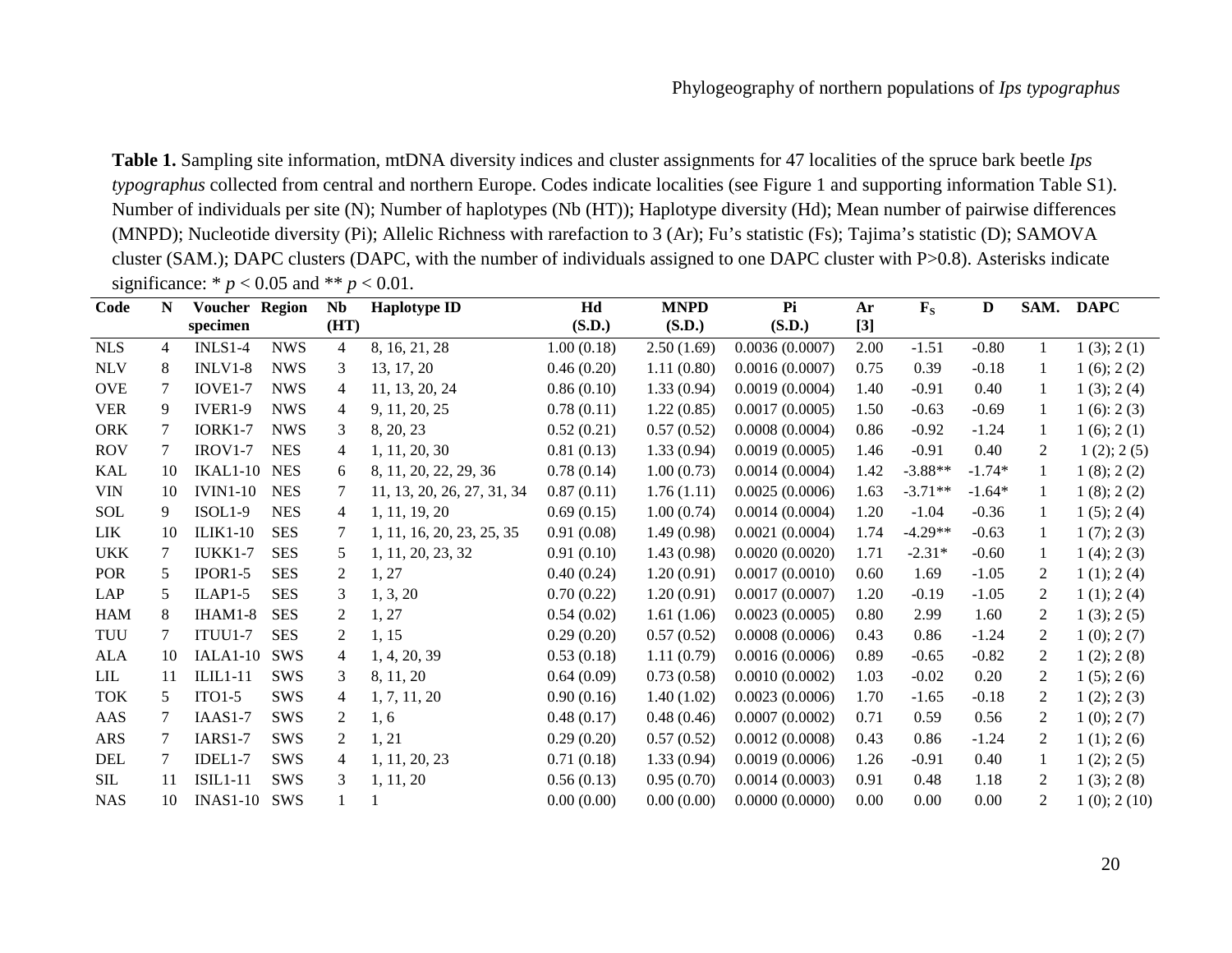| TIE              | 5  | $ITIE1-5$            | SWS        |                | -1                    | 0.00(0.00) | 0.00(0.00) | 0.0000(0.0000) | 0.00 | 0.00     | 0.00     | 2            | 1(0); 2(5)      |
|------------------|----|----------------------|------------|----------------|-----------------------|------------|------------|----------------|------|----------|----------|--------------|-----------------|
| <b>GRA</b>       | 5  | $IGRA1-5$            | <b>SWS</b> | 1              |                       | 0.00(0.00) | 0.00(0.00) | 0.0000(0.0000) | 0.00 | 0.00     | $0.00\,$ | 2            | $1(0)$ ; $2(5)$ |
| <b>CHA</b>       | 8  | ICHA1-8              | SWS        | 3              | 1, 11, 20             | 0.61(0.16) | 0.96(0.73) | 0.0014(0.0004) | 1.00 | 0.14     | 0.93     | 2            | 1(2); 2(6)      |
| SKI              | 7  | <b>ISKI1-7</b>       | <b>SWS</b> | 2              | 1,38                  | 0.29(0.20) | 0.57(0.52) | 0.0008(0.0006) | 0.43 | 0.86     | $-1.24$  | 2            | 1(0); 2(7)      |
| <b>VAT</b>       | 10 | <b>IVAT1-10</b>      | SWS        | 2              | 1, 13                 | 0.20(0.15) | 0.40(0.40) | 0.0006(0.0004) | 0.30 | 0.59     | $-1.40$  | 2            | 1(0); 2(10)     |
| <b>ORS</b>       | 9  | <b>IORS1-9</b>       | SWS        | 3              | 1, 13, 20             | 0.42(0.19) | 0.83(0.65) | 0.0012(0.0006) | 0.60 | 0.02     | $-0.94$  | 2            | 1(1); 2(8)      |
| TIB              | 9  | $ITIB1-9$            | <b>SWS</b> | 2              | 1, 20                 | 0.22(0.17) | 0.44(0.43) | 0.0006(0.0005) | 0.33 | 0.67     | $-1.36$  | 2            | 1(1); 2(8)      |
| <b>OMB</b>       | 7  | $IOMB1-7$            | SWS        |                |                       | 0.00(0.00) | 0.00(0.00) | 0.0000(0.0000) | 0.00 | 0.00     | 0.00     | 2            | 1(0); 2(7)      |
| GOT              | 4  | IGOT <sub>1-4</sub>  | SWS        | $\overline{4}$ | 1, 5, 11, 27          | 1.00(0.18) | 2.17(1.50) | 0.0031(0.0009) | 2.00 | $-1.74$  | $-0.07$  | 2            | 1(1); 2(3)      |
| SAV              | 4  | $ISAV1-4$            | SWS        | 2              | 1, 11                 | 0.50(0.26) | 0.50(0.52) | 0.0007(0.0004) | 0.75 | 0.17     | $-0.61$  | 2            | 1(0); 2(4)      |
| <b>MAR</b>       | 5  | $IMAR1-5$            | <b>SWS</b> | 2              | 1, 2                  | 0.60(0.17) | 0.60(0.56) | 0.0009(0.0002) | 0.90 | 0.63     | 1.23     | 2            | 1(0); 2(5)      |
| ASA              | 7  | IASA1-7              | SWS        |                |                       | 0.00(0.00) | 0.00(0.00) | 0.0000(0.0000) | 0.00 | 0.00     | $0.00\,$ | 2            | 1(0); 2(7)      |
| <b>BNS</b>       | 9  | <b>IBNS1-9</b>       | SWS        |                |                       | 0.00(0.00) | 0.00(0.00) | 0.0000(0.0000) | 0.00 | 0.00     | 0.00     | 2            | 1(0); 2(9)      |
| <b>TON</b>       | 5  | ITON <sub>1</sub> -5 | <b>SWS</b> |                |                       | 0.00(0.00) | 0.00(0.00) | 0.0000(0.0000) | 0.00 | 0.00     | 0.00     | 2            | 1(0); 2(5)      |
| <b>NOR</b>       | 8  | INOR <sub>1</sub> -8 | <b>BSR</b> | 5              | 1, 5, 11, 20, 36      | 0.86(0.11) | 1.46(0.99) | 0.0021(0.0005) | 1.59 | $-1.86*$ | $-0.22$  | 2            | 1(0); 2(8)      |
| <b>RUG</b>       | 7  | <b>IRUG1-7</b>       | <b>BSR</b> | 2              | 1, 11                 | 0.57(0.12) | 0.57(0.52) | 0.0008(0.0002) | 0.86 | 0.86     | 1.34     | 2            | 1(0); 2(7)      |
| E <sub>2</sub> B | 3  | $IE2B1-3$            | <b>BSR</b> |                |                       | 0.00(0.00) | 0.00(0.00) | 0.0000(0.0000) | 0.00 | 0.00     | 0.00     | 2            | 1(0); 2(3)      |
| LL               | 10 | $ILL1-10$            | <b>BSR</b> | 6              | 1, 11, 20, 27, 33, 36 | 0.84(0.10) | 1.84(1.15) | 0.0026(0.0004) | 1.58 | $-2.05*$ | 0.18     | 2            | 1(5); 2(5)      |
| <b>JUR</b>       | 8  | $IJUR1-8$            | <b>BSR</b> | 5              | 1, 11, 20, 36, 37     | 0.86(0.11) | 1.29(0.90) | 0.0018(0.0004) | 1.59 | $-2.17*$ | $-0.73$  | $\mathbf{1}$ | 1(5); 2(3)      |
| <b>FEL</b>       | 7  | IFEL1-7              | <b>DEN</b> | 2              | 1, 10                 | 0.29(0.20) | 0.29(0.34) | 0.0004(0.0003) | 0.43 | $-0.10$  | $-1.01$  | 2            | 1(0); 2(7)      |
| <b>RUD</b>       | 7  | IRUD1-7              | <b>DEN</b> | 4              | 1, 10, 14, 20         | 0.71(0.18) | 1.33(0.94) | 0.0019(0.0006) | 1.26 | $-0.91$  | $-0.88$  | 2            | 1(1); 2(6)      |
| <b>SLO</b>       | 3  | $ISLO1-3$            | CE         | 3              | 1, 11, 13             | 1.00(0.27) | 1.33(1.10) | 0.0019(0.0006) | 2.00 | $-1.22$  | 0.00     | 2            | 1(0); 2(3)      |
| <b>WIE</b>       | 5  | $IWIE1-5$            | <b>CE</b>  | 3              | 11, 12, 18            | 0.80(0.16) | 1.00(0.80) | 0.0014(0.0004) | 1.40 | $-1.69$  | 0.99     | 3            | 1(0); 2(5)      |
| <b>SOP</b>       | 9  | $ISOP1-9$            | CE         | 5              | 1, 8, 11, 18, 20      | 0.86(0.09) | 1.39(0.94) | 0.0020(0.0003) | 1.59 | $-0.48$  | 0.24     | 3            | 1(2); 2(7)      |
| <b>MEAN</b>      |    |                      |            | 39             |                       | 0.71(0.02) | 1.75(1.11) | 0.0019(0.0001) |      | $-0.51$  | $-0.26$  |              |                 |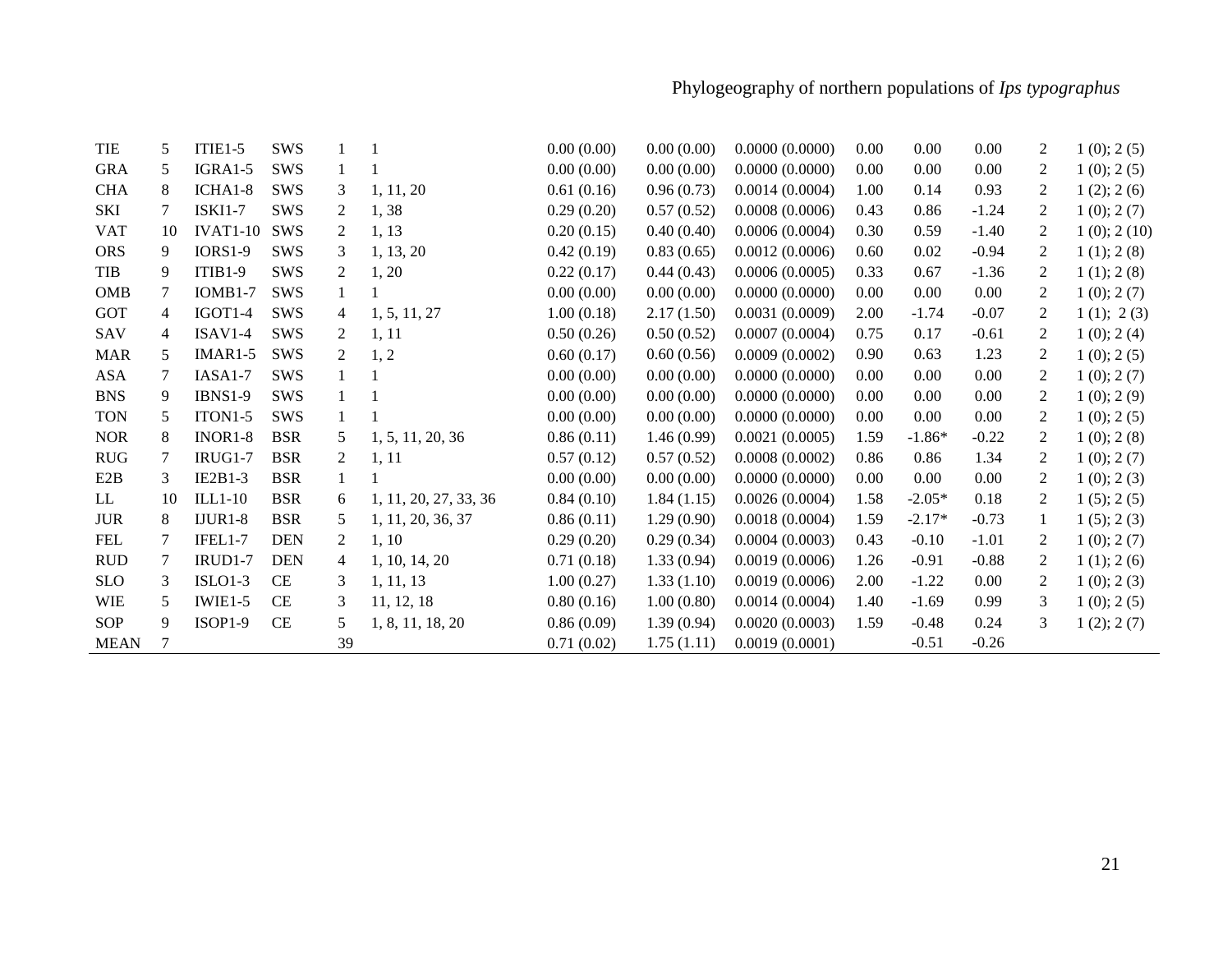Table 2. Analysis of molecular variance (AMOVA) for three genetic clusters identified by spatial analysis of molecular variance (SAMOVA) based on the sequence variation in 47 samples of *Ips typographus* collected in central and northern Europe.

| Source of variation               | d.f.           | Sum of  | Variance   | $%$ of    | F-stat     |
|-----------------------------------|----------------|---------|------------|-----------|------------|
|                                   |                | squares | components | variation |            |
| Among clusters                    | $\overline{2}$ | 58.77   | $0.36$ Va  | 42.23     | $Fct=0.42$ |
| Among populations within clusters | 44             | 28.78   | $0.03$ Vb  | 3.09      | $Fsc=0.05$ |
| Within populations                | 295            | 136.90  | $0.46$ Vc  | 54.67     | $Fst=0.45$ |
| Total                             | 341            | 224.45  | 0.85       |           |            |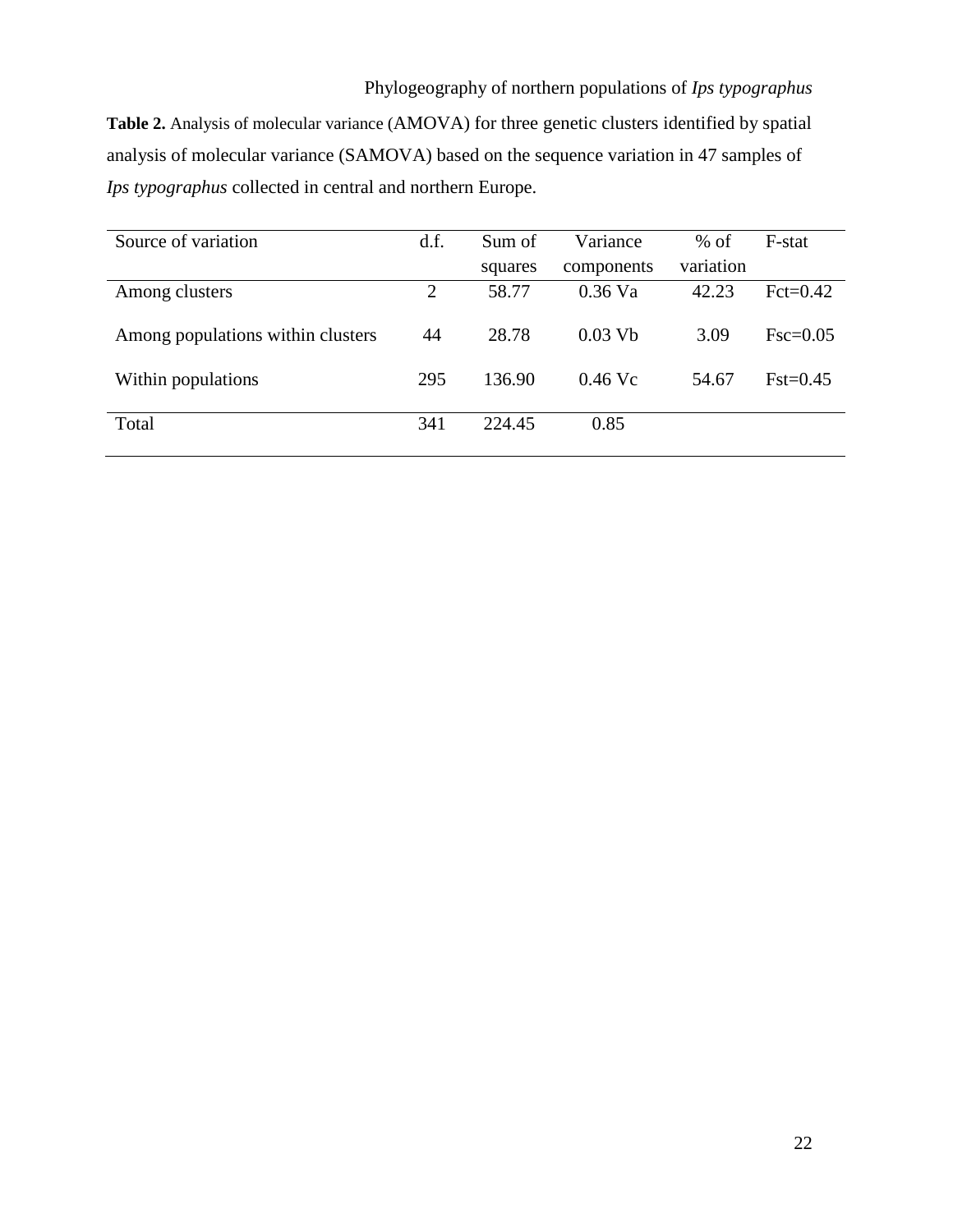## **Figure 1**

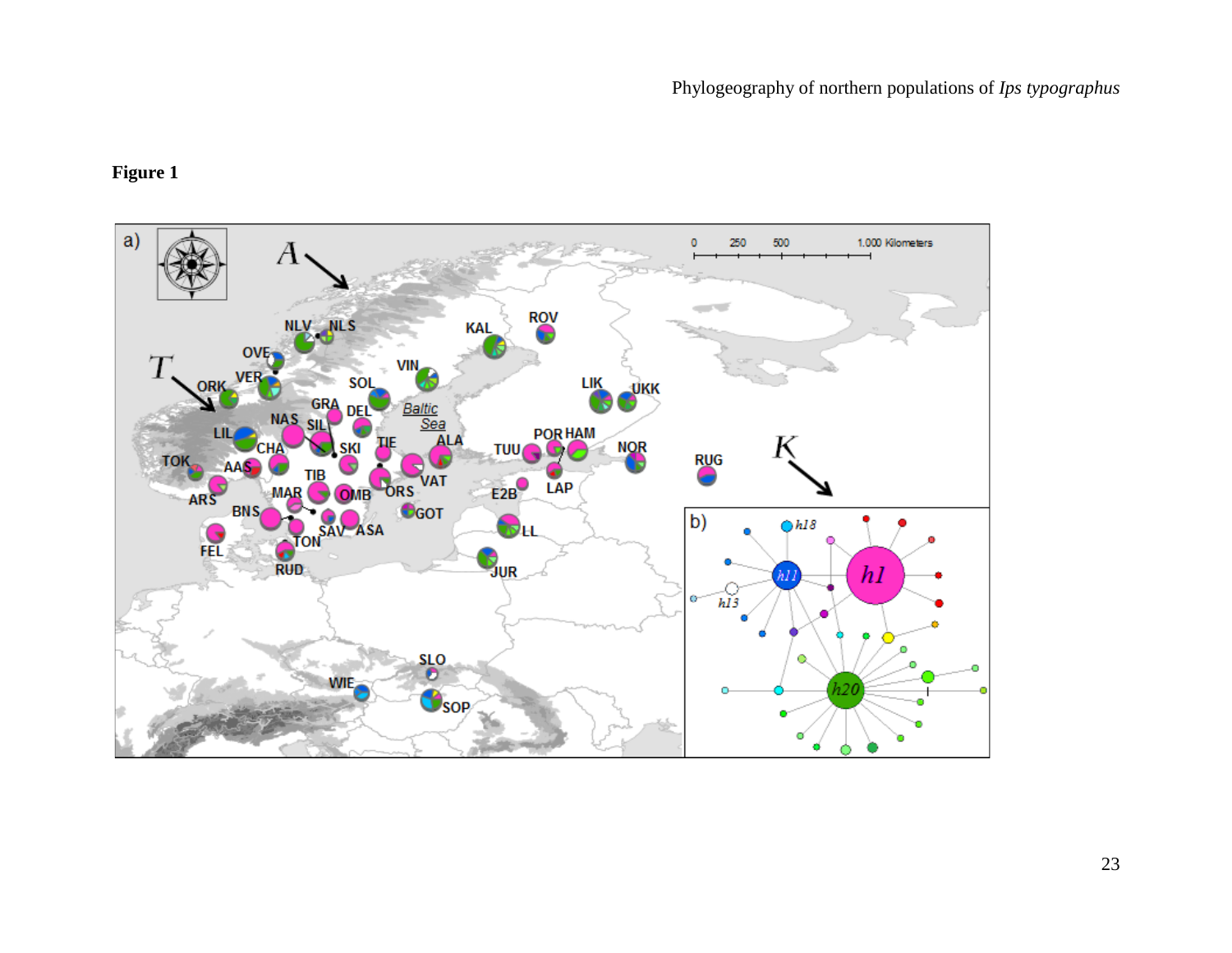

# **Figure 2**

 $5.0E-4$